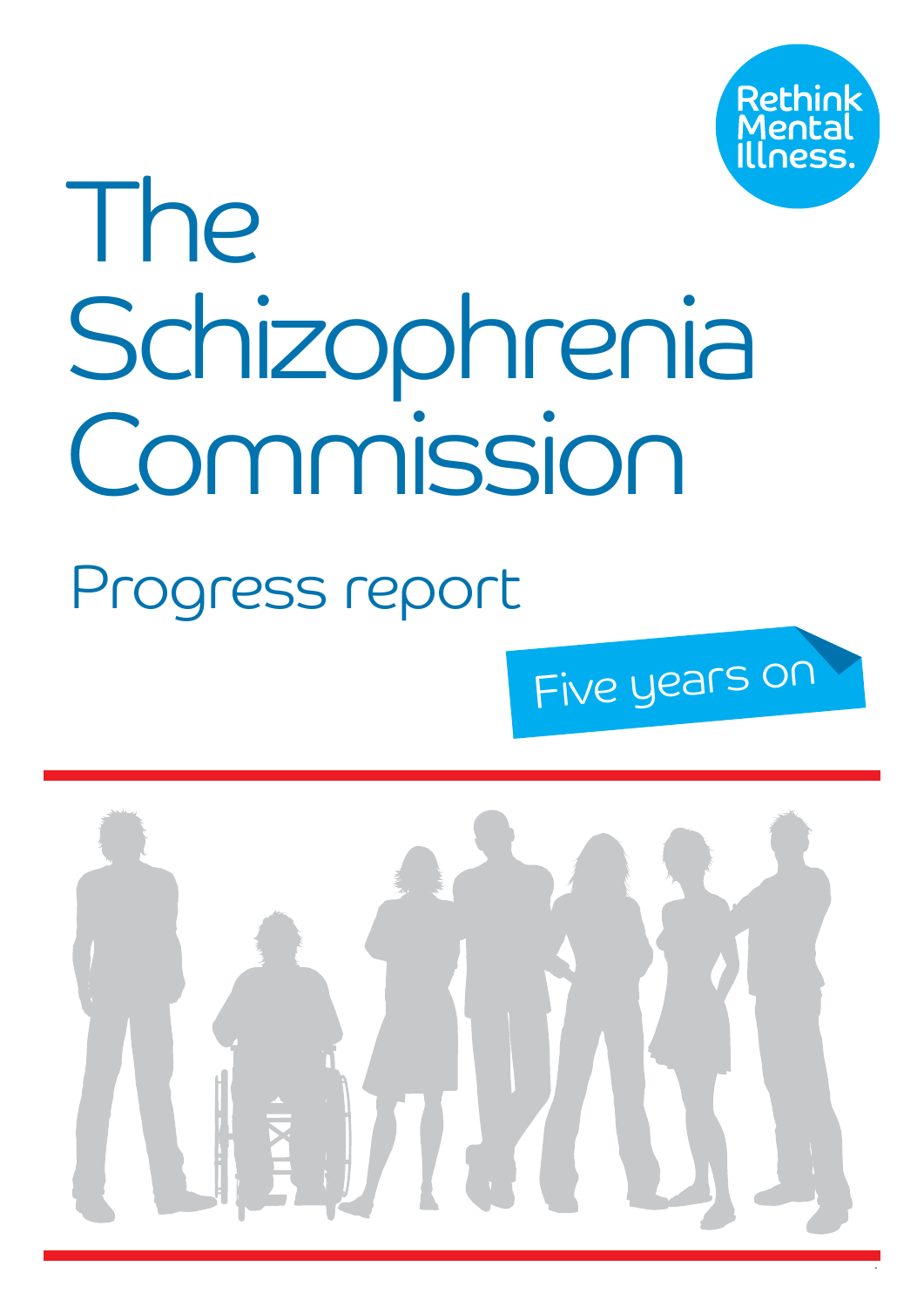### Contents

|                                                    | 3              |
|----------------------------------------------------|----------------|
|                                                    | 4              |
|                                                    | 5              |
|                                                    | 6              |
|                                                    | $\overline{7}$ |
|                                                    | 8              |
|                                                    |                |
|                                                    |                |
|                                                    |                |
| <b>Black &amp; Minority Ethnic communities  11</b> |                |
|                                                    |                |
|                                                    |                |
|                                                    |                |
|                                                    |                |
|                                                    |                |
|                                                    |                |

### Who we are

Rethink Mental Illness is a charity that believes a better life is possible for millions of people affected by mental illness. For more than 40 years we have brought people together to support each other.

Rethink Mental Illness actively campaigns nationally for policy change, and locally for the support needed by people affected by mental illness. We provide services which will help shape lives – leading the way to a better quality of life for everyone affected by mental illness.

#### Traffic Light System

Throughout this report, you will see traffic light icons which look like this:



For the purposes of this report we have rated progress towards the original recommendations as red, amber or green. We recognise that some recommendations in the report exist in a wider policy / societal context. Many of these factors are complex and opinions on them vary.

To ensure our ratings are objective and measurable, we have analysed progress against the specific recommendations within the report and have not included any broader factors in our assessment.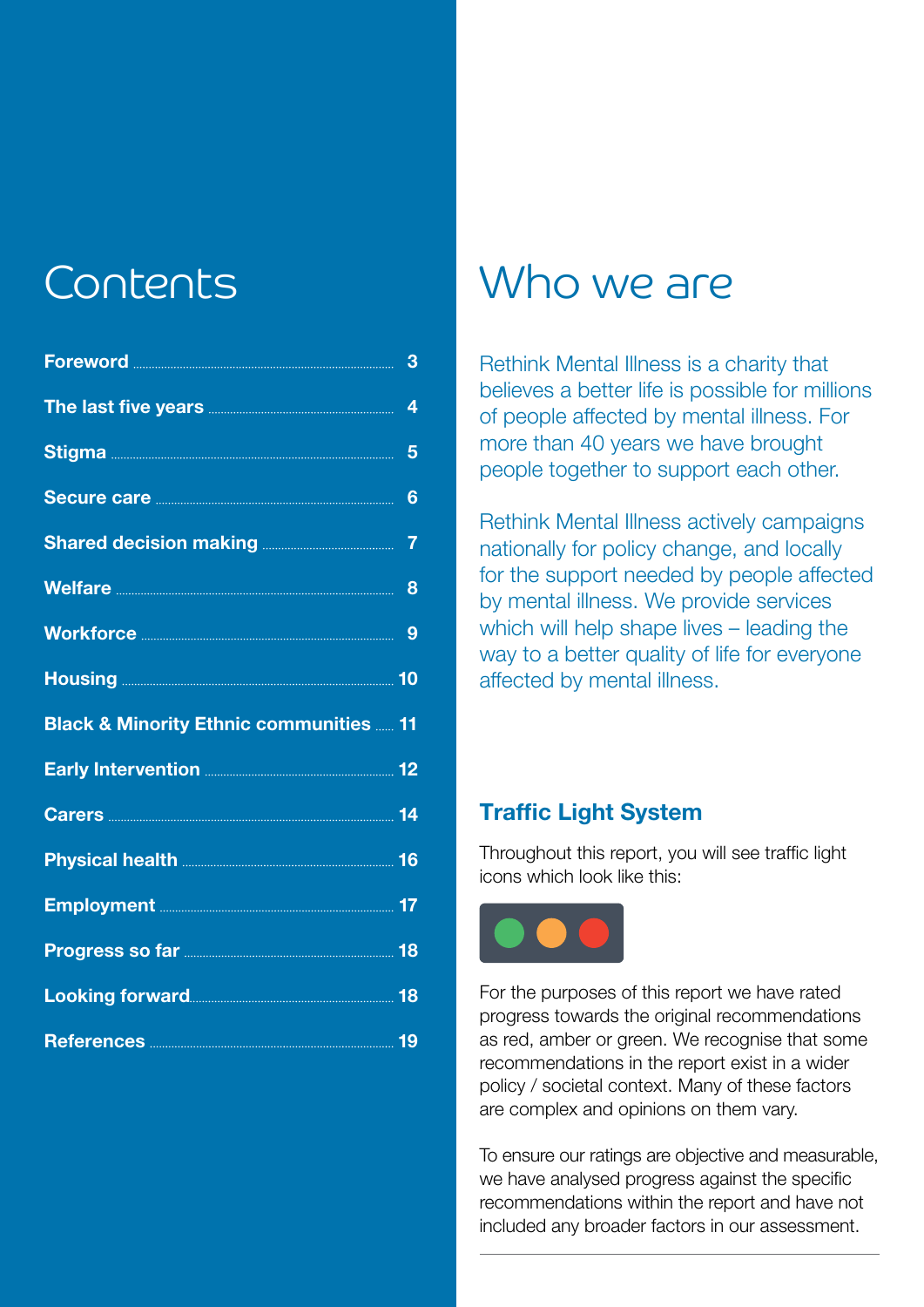#### Foreword

When I started as chair of the Schizophrenia Commission in November 2011, our objective was to establish the practical steps needed to make sure that everyone with psychosis is offered the treatments that we know work best, delivered with kindness and competence.

The fourteen Commissioners brought with them a wide range of knowledge about mental health and by the time that we published *The Abandoned Illness* a year later, we had spoken to over 80 experts, including people who have lived with psychosis, family members and carers, health and social care practitioners and researchers. Thousands more submitted written evidence.

Despite improvements in the understanding of psychosis, we found a broken and demoralised system that did not deliver the quality of treatment that is needed for people to recover. We uncovered appalling statistics and accounts of the care people were receiving. Crucially, we found people clamouring for change and widespread support for the 42 recommendations made by the report.

Just over five years on, this report looks at 11 of the key recommendations and asks: what has changed? Some of the positive developments we identified in 2012 have been built on. Our understanding of the causes of psychosis has continued to improve and with it our understanding of how to help people. At the same time, mental health is more talked about than ever before. That matters because of the impact we know that stigma has, but also because it is the backdrop against which policy and funding decisions are made.

It is encouraging that politicians from all parties are now emphasising that mental health is as important as physical health, and that mental and physical health services should have equal priority. Sadly, this encouraging rhetoric has yet to make a significant impact on the resources available.

I am pleased that, five years on, the recommendations of the Abandoned Illness continue to shape the design and delivery of care and treatment for people affected by schizophrenia, not least by influencing the approach of the Five Year Forward View for Mental Health.

However, progress has been far too patchy and too slow.

As this report sets out, people are still not guaranteed access to high-quality, evidence-based treatments of their choice, close to home. Carers, family and friends are often excluded from contributing to meaningful discussions about options. People from Black communities in the UK and those living in the inner cities have a greater incidence of psychosis and services have yet to develop appropriate ways to overcome the disadvantages they suffer. The impact of austerity means that vital services are stretched further than ever, impacting on workforce provision and morale.

In 2012 the Commission pointed out that cannabis use is the most preventable cause of psychosis. Subsequently, evidence has shown that in some areas one quarter of all people developing psychosis would not have done do if they had not been using high potency cannabis. Sadly, there is little publicity around this, and there are virtually no services focussed on helping people give up their drug taking.

Five years ago, we found that although there had been progress in some areas, "no one should claim we can afford to leave things as they are". That remains far too true today.



Professor Sir Robin Murray on behalf of the Schizophrenia Commission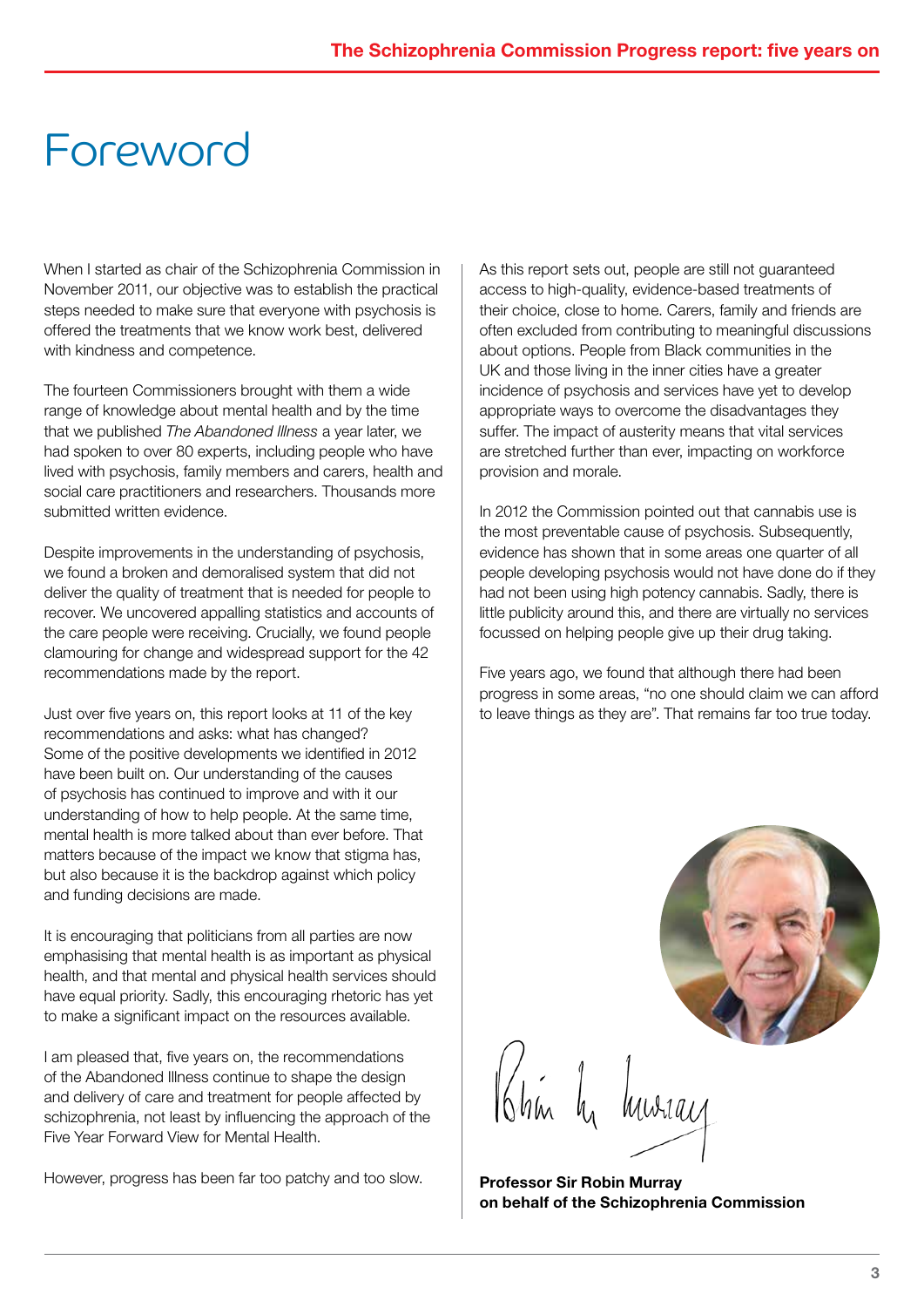### The last five years

In 2012 the Schizophrenia Commission published a ground-breaking report called *Schizophrenia – The Abandoned Illness*. It revealed a complex and dysfunctional system that could not deliver quality treatment or support for people with psychosis.

The Commission identified areas across the health and social landscape which were failing people with pyschosis and set out a series of recommendations for change. This report looks at the progress which has been made across the sector in the last five years against 11 key recommendations.

Not all the changes have been positive and austerity has had a significant impact. Across the NHS, care teams are struggling with reduced capacity and increasing demand, and in key areas we are still dramatically behind where we need to be. We still see people with conditions such as schizophrenia failed in regard to their physical health; in 2014/15 just 34.8%<sup>1</sup> of people with severe mental illness received the full range of recommended physical health checks.

In employment, three hundred thousand people with a long term mental health problem lose their jobs each year<sup>2</sup> and a recent Rethink Mental Illness survey showed that 83% of people who have hiring responsibilities would worry that someone with severe mental illness wouldn't be able to cope with the demands of the job. Inequality still remains stark; people from black and minority ethnic communities are four times more likely to be sectioned under the Mental Health Act<sup>3</sup>, and when in mental health units, black men are three times more likely to be restrained.<sup>4</sup>

There have been improvements too.

Mental health is higher up the poltical agenda than it has ever been. The Five Year Forward View for Mental Health, a roadmap to reforming the mental health system, has been put in place and the Government has committed to a review of the Mental Health Act. Alongside this, attitudes towards mental illness are also improving, with Time to Change estimating that there are 4.1m people whose attitudes have improved.<sup>5</sup> Five years ago, we were concerned at the number of Early Intervention in Psychosis services which were being cut.

Thanks to the introduction of the access and waiting times standards in April 2016, 77% of patients are now starting treatment within two weeks.<sup>6</sup>

Now, the sector needs to come together and ensure that this level of quality can be delivered throughout a person's recovery, once they have moved on from Early Intervention services.

From the perspective of Rethink Mental Illness, the Schziophrenia Commission has shaped our policy and campaigning work over the last five years. We also established the 'Innovation Network' forming a network of providers of mental health care and treatment to test interventions in response to the Schizophrenia Commission recommendations. These providers worked together to design, implement and evaluate a number of interventions; smoking cessation, collaborative care planning and peer support.

Looking to the future, there are opportunities ahead; we know more about schizophrenia than ever, and technological developments are ensuring that evidence of what works can be shared more easily and widely. This is a prime time for innovation and improvement.

Rethink Mental Illness is committed to continuing to improve the lives of people severely affected by mental illness. We are pleased that many of our programmes are leading the way in delivering the recommendations of the Schizophrenia Commission.



#### Danielle Hamm Associate Director of Campaigns and Policy, Rethink Mental Illness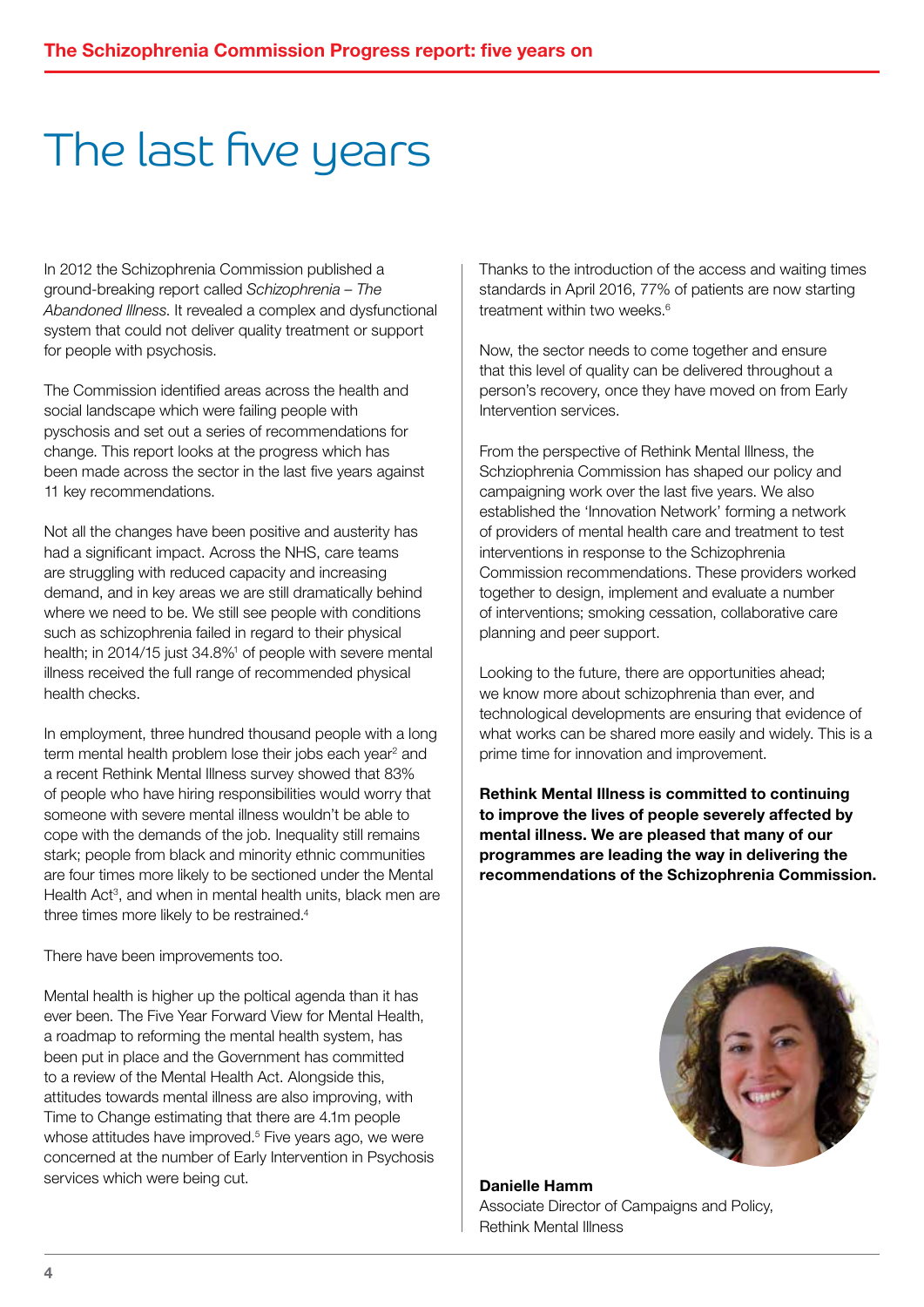#### Stigma



The Schizophrenia Commission said: "We commend the Department of Health, the Big Lottery Fund and Comic Relief for investing in Time to Change (www.time-to-change.org.uk) and recommend continued investment in anti-discrimination programmes and other public education initiatives that deliver accurate messages about mental health and mental illness with the aim of changing attitudes and behaviour. These need to address the elements of stigma and discrimination which are specific to people affected by schizophrenia and other psychotic illnesses."

In 2012, the Schizophrenia Commission found that 87% of service users reported experiences of stigma and discrimination, and urged the sector to tackle this issue.7 The Time to Change campaign, run jointly by Rethink Mental Illness and Mind, has achieved significant improvement in this area. Amongst the general public, the overall trend of attitudes between 2008 and 2016 changed for the better by 9.6%.

People who have a mental health condition also reported a reduction in the levels of stigma which they experience. Average levels of reported discrimination fell from 41.6% to 28.4%. Some of the biggest reductions in discrimination have come from the changed behaviour of family and friends.<sup>8</sup>

However, while general public attitudes have shifted, 1 in 3 people using mental health services still report experiencing stigma and discrimination from within those services.<sup>9</sup> Time to Change conducted a small pilot project of workshops within mental health services, delivered by people living with mental illness.

The pilot project led to improvements in the attitudes and intended behaviours of mental health professionals, as well as changes in actual behaviour to improve the experience of people using mental health services.<sup>10</sup> It also helped thousands of mental health professionals to begin conversations about tackling stigma and feel more comfortable discussing their own challenges with mental health. This pilot has demonstrated that specific focus is required to facilitate progress within this area, however, without continued funding for this work it is unlikely to become embedded as standard practice.

Over 1,200 Rethink Mental Illness campaigners contacted their local MPs calling for the passing of the Mental Health (Discrimination) Act 2013.

This landmark Act has now removed discriminatory provisions in legislation relating to jury service, MPs, and company directors, following campaigning work by Rethink Mental Illness and others.



If you've never met someone with schizophrenia, I can see how you might imagine it's something scary like in the movies, but even if you were to judge someone on a diagnosis, even Batman said "It's not who I am underneath, but what I do that defines me".

People don't think someone down their road who works in Sainsbury has an illness like this. The biggest challenge in my life is stigma when I talk to people about my condition, I always start with the symptoms, not the diagnosis.

I've spent a lot of time explaining what my illness is and isn't, to employers, friends and even family. Once people hear about my diagnosis I feel like they look at me and my behaviours differently. It's sad really, and it can make the condition worse.

It's just a word but 'schizo' can have really negative connotations. But I know that people have managed the reclaim negative words in the past and I want people to really rethink the word and what it actually means for the person who has been given this diagnosis.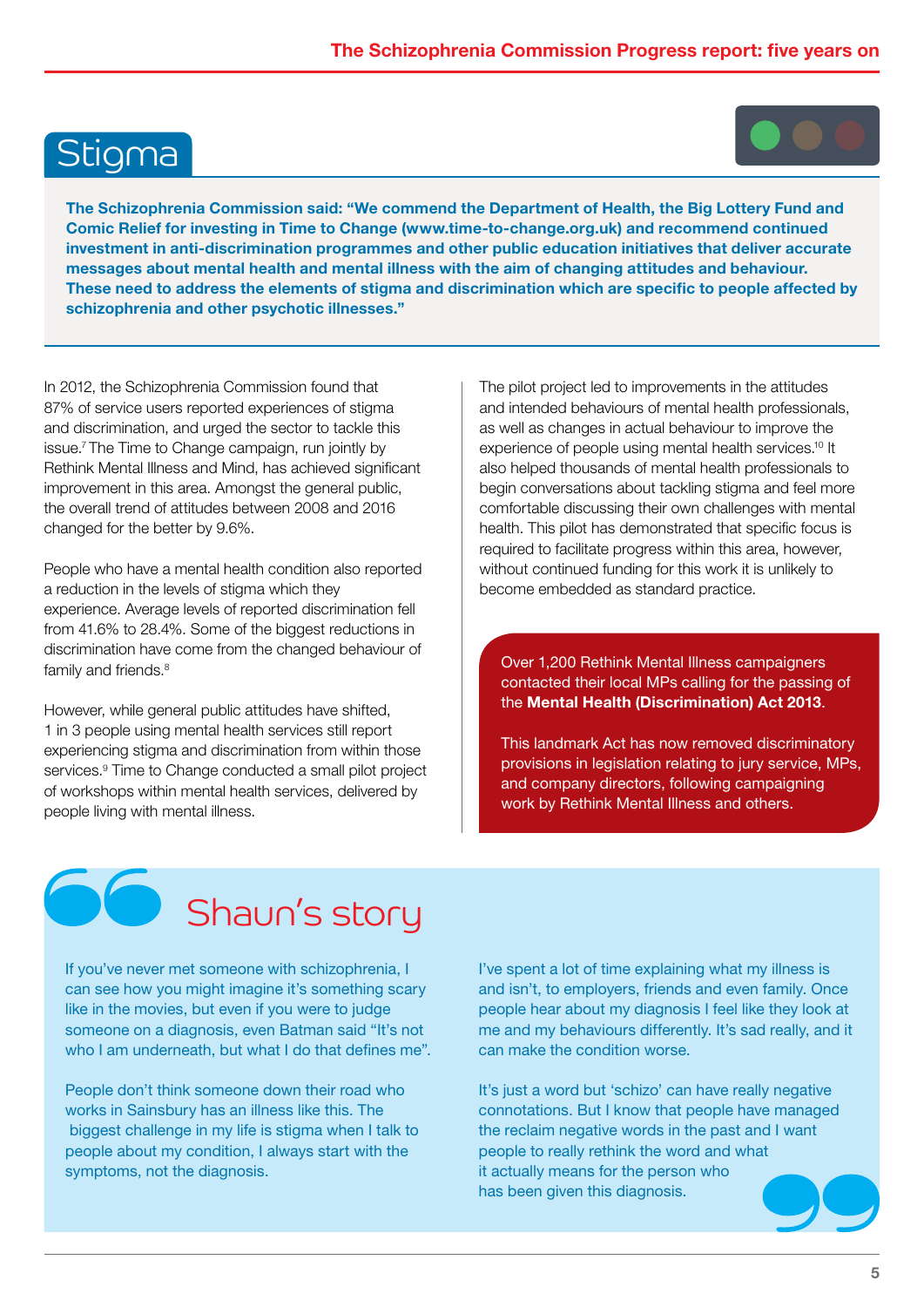#### Secure care



The Schizophrenia Commission said: "We recommend that the Department of Health, with involvement from the Ministry of Justice, requires the NHS Commissioning Board to develop a national commissioning strategy for secure care with the aim of rationalising definitions of security and establishing recovery-focused care pathways through secure care. Savings identified as a result of this exercise should be reinvested in strengthening community based provision."

The findings of the Schizophrenia Commission relating to secure mental health services informed the recommendations of the Five Year Forward View for Mental Health in 2016.11 This resulted in the creation by NHS England of a new Secure Care Programme,<sup>12</sup> which aims to improve the experience of people in secure services, including reducing the length of stays and ensuring people can be treated closer to home.

During 2016/17 the NHS England Secure Care Programme carried out the first national audit<sup>13</sup> of adult secure mental health services, which provided new information about who is using services, where and for how long. It showed that in areas with more robust community forensic teams, people spent less time in hospital, leading to better outcomes for individuals and cost-savings for the system.



#### Spotlight on Recovery and Outcomes

The Recovery and Outcomes programme,<sup>15</sup> delivered by Rethink Mental Illness, is a national network of service users, staff and commissioners from secure services that aims to improve the recovery focus of secure mental health services and wider policy and practice. Nine Groups meet every three months, across England. The Recovery and Outcomes Groups are focused on a specific theme or topic, and include presentations from service users and staff, group discussions and feedback.

For the past five years the programme has supported people to:

- Share journeys of recovery
- Share best practice and learn from each other

#### And:

- Delivered service-user led improvements in services
- Shaped national policy including the NHS England Secure Care Programme and the Ministry of Justice Secure Care policy.

As a result, a new model for community forensic services has been developed in partnership with those using secure services and clinicians, which will be piloted in four areas of the country in 2018. This new model requires providers to develop more and better community care teams and to have greater peer support, better 24/7 crisis care, employment and education opportunities, and improved support for carers, family and friends.

Alongside these improvements to community services, NHS England is also piloting 'New Care Models'14 for inpatient services, which aims to reduce length of stay and the number of out-of-area placements.

However, a continuing challenge is the lack of available, appropriate step-down supported housing for people who are ready for discharge, which causes lengthy delays. Stays in secure care cost on average £17,890 a month, which means that delays in discharge from secure care are costing vast amounts. Even the most expensive form of supported housing costs approximately £1000 a month.

The Schizophrenia Commission played an important role in highlighting the case for rebalancing investment between secure care and effective community provision for people with schizophrenia and other forms of severe mental illness.

NHS England has now launched the New Models of Care programme which has seen a group of providers taking over responsibility for the local commissioning of secure provision.

This is creating the right financial and clinical incentives to avoid out of area placements, reduce lengths of stay and reinvest savings in developing locally based services.

Paul Jenkins, Schizophrenia Commission

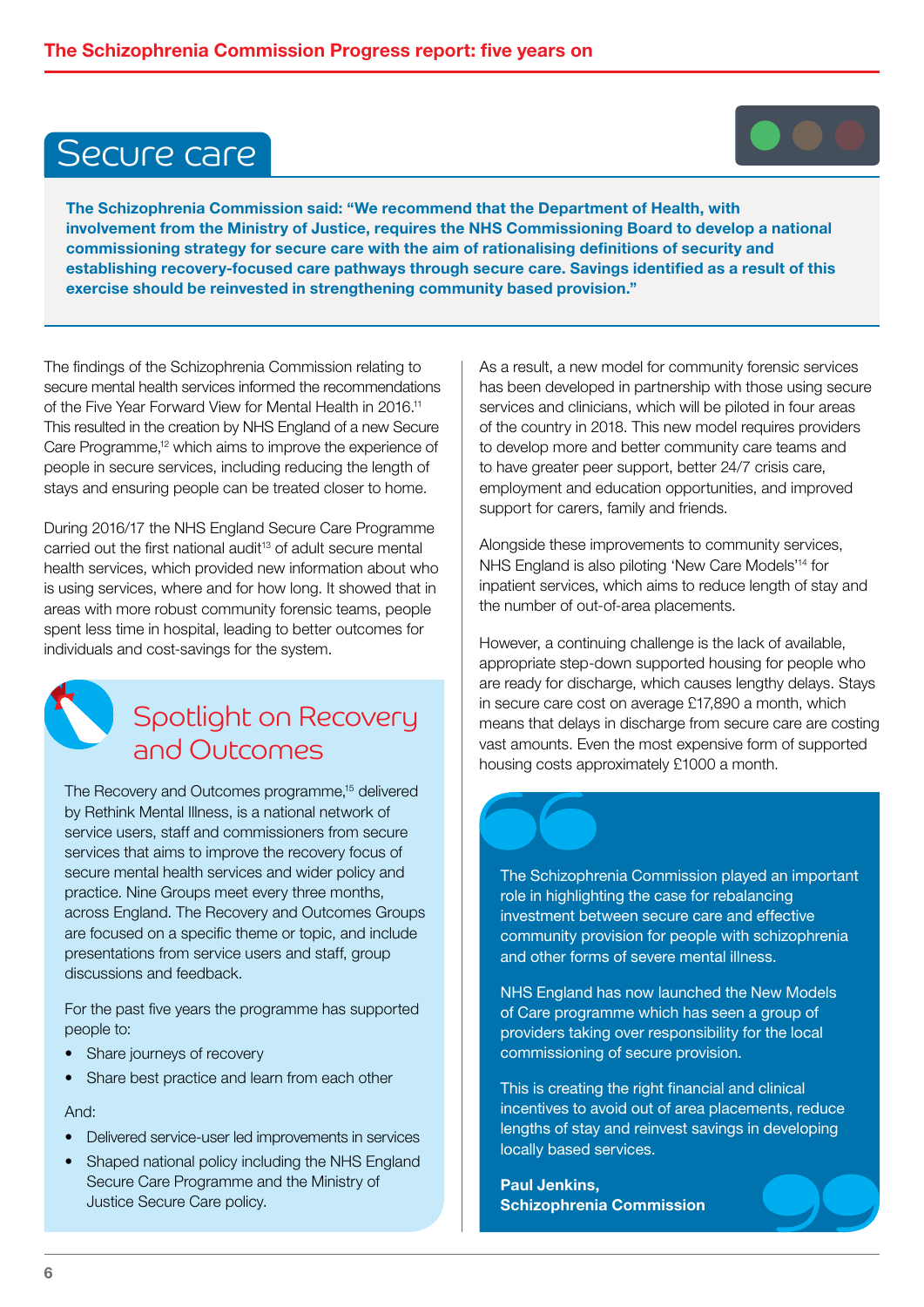#### Shared decision making



The Schizophrenia Commission said: "We recommend that the Department of Health, as part of its current review of shared decision-making, commits to giving people using mental health services an element of choice as to where they are treated, with a particular focus on guaranteeing a right to a second clinical opinion and allowing people and families a bigger say in choosing a lead professional for their care."

The Schizophrenia Commission called for shared decisionmaking to be the 'cornerstone of practice',16 with individuals having a vital role to play in building their care and treatment plans. Progress towards this recommendation has been supported by references to patient involvement in care within the Five Year Forward View and the Care Act.

Case law has also played an important role in shifting attitudes towards patient involvement from professionals and providers. *Montgomery v Lanarkshire Health Board* (2015)<sup>17</sup> was a landmark judgement by the Supreme Court which provided a common law basis for the inclusion of patients in decisions about their own care and treatment. But to date, development of patient involvement has been patchy.

In 2016, the CQC *Better Care in My Hands* report used a comprehensive literature review, patient surveys and other data to assess how patients had been involved in their care.18 The report demonstrated the positive impact of collaborative involvement and the vicious cycle that a lack of patient involvement can create, leading to worse outcomes which make involvement harder.



Of the 3,836 care records of people detained under the Mental Health Act in 2014/15 reviewed by the CQC, 25% had no evidence that patients had been involved at all in developing their care plans, and 32% (964 of 3,000) of the patient records examined did not include a capacity assessment for medication when someone was admitted to hospital.<sup>19</sup>



#### Spotlight on: The Innovation Network's care planning pilot

Rethink Mental Illness' Innovation Network recognised that increasing the involvement of individuals who use services in their own care planning and risk assessments could lead to better recovery outcomes, especially for those in secure services.

An evaluation was commissioned to assess the impact of a more collaborative care planning approach and whether it would lead to better self-reported recovery outcomes from people using secure services, and more recovery-focused care plans.

The evaluation demonstrated that more patients were involved in writing and shaping their care plans, and as such felt more empowered, more confident and they had a clearer understanding of the steps required to move on.

One participant in a medium secure unit explained "The care plan provides a good summary of your recovery: where you have been and where you are going. It tells me why I am here, how long I will be here, and where I am going next."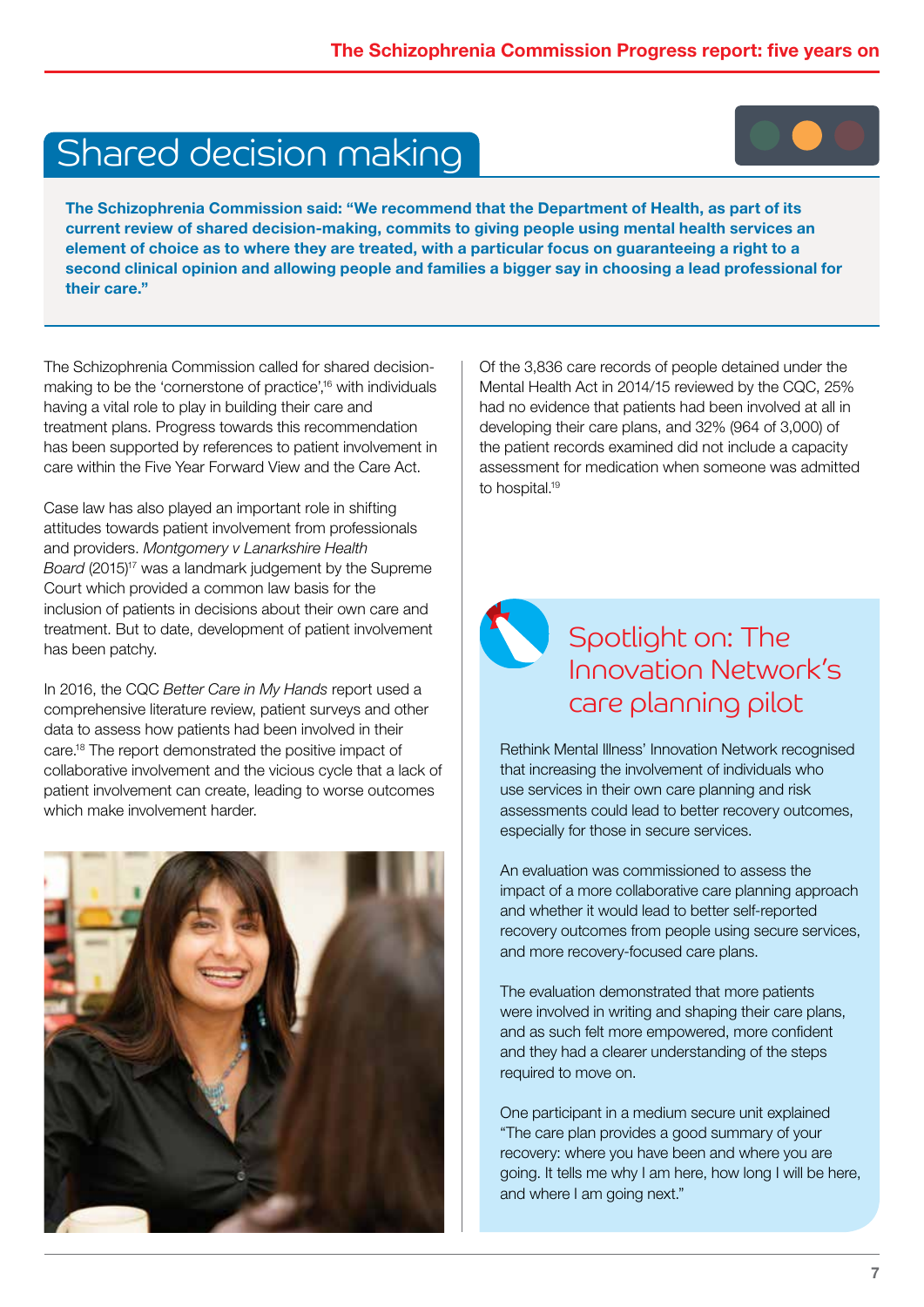#### Welfare

The Schizophrenia Commission said: "We recommend that the Work Capability Assessment process is amended for people with schizophrenia and psychosis to require the Department for Work and Pensions to seek information from health professionals to guide decisions rather than requiring potentially vulnerable people to navigate complex systems in order to provide it themselves. The same principle should be built into plans relating to any qualifying assessment for the new Personal Independence Payment."

The Work Capability Assessment (WCA) continues to be a cause of severe distress to people affected by mental health problems and the concerns that the Commission had that these problems could be mirrored in the Personal Independence Payment system proved to be accurate.

Although some claimants with long term conditions are now exempt from reassessment following a Government announcement in 2016,<sup>20</sup> too little has changed.

The *'It's Broken Her'*21 report by Rethink Mental Illness recently found that claimants, including those affected by schizophrenia and psychosis, found the process complex and extremely stressful, negatively impacting their health.

# **J**ane's story

I waited months for an assessment and then the person carrying it out was quite rude and had little knowledge of mental health issues. She seemed to make her own assumptions and had clearly not even looked through the evidence. Eventually I got a letter stating I was not able to get PIP, so I asked for mandatory reconsideration.

That was turned down, so I went to the tribunal, where I was eventually awarded PIP. All of this took about a year, and then I had to go through the entire process again. This has caused me a great deal of stress. It's made my mental health decline a lot as I have been trying to cope with everything.

Because my income was reduced dramatically I have been really struggling and will probably lose my home. This has led to my depression worsening to the point that I was frequently self-harming.



The most recent statistics show that 60% of fit for work decisions that are taken to tribunal are overturned.<sup>22</sup> This shows how often the system is getting these assessments wrong.

In 2014, an Upper Tribunal found that the WCA places people with mental health problems at a 'substantial disadvantage' and urged the Department for Work and Pensions (DWP) to trial changes to the process.<sup>23</sup> However, these trials have not taken place. In 2016 the DWP published the *'Improving lives: The Work, Health and Disability Green Paper'*24 which included proposed changes to the WCA but missed a significant opportunity to reform the system for people with mental illness.

It is frustrating that, five years on from the Schizophrenia Commission, we have yet to see significant reform with regard to welfare and employment.

The problems we highlighted with the Work Capability Assessment still exist, which means that many applicants are wrongly denied the support they need, or risk their health fighting for it.

We need a system designed with people with severe mental illness in mind and that genuinely listens to them.

Martin Knapp, Schizophrenia Commission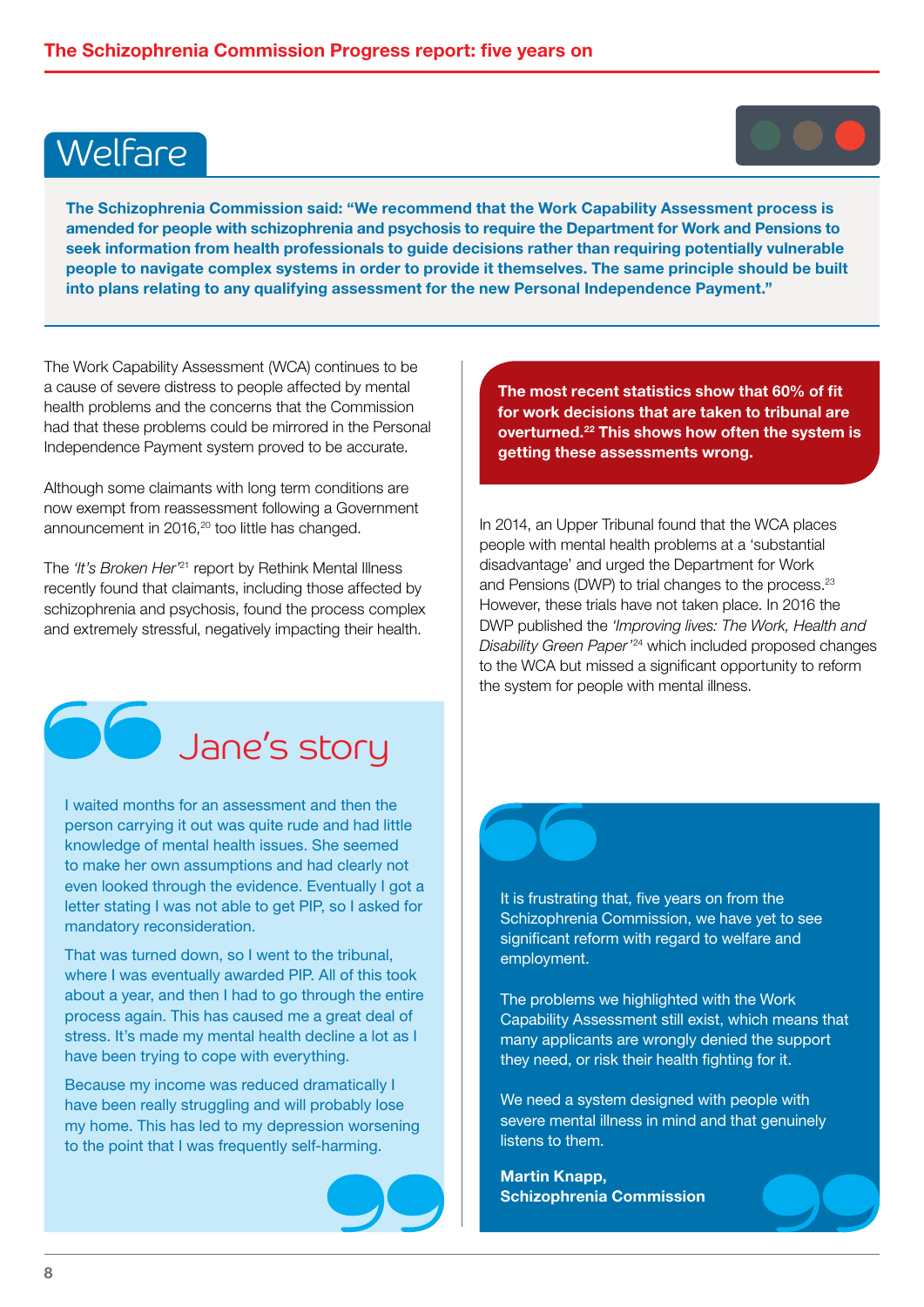#### **Workforce**



The Schizophrenia Commission said: "We recommend that professional and educational bodies should review their curricula in the light of our recommendations. We strongly support the RCGP's recommendation to extend GP training in respect of mental illness. We recommend that Health Education England and the General Medical Council should urgently review how medical students could spend more continuous time in their psychiatric placements and have greater emphasis placed on mental health throughout their training and Deans of Medical Schools should positively promote an interest in mental health."

The Royal College of General Practioners is still campaigning to extend the time spent in specialist GP training from three to four years in order to spend more time training on mental health.25 Additionally, the General Practice Forward View stated that from April 2016, CCGs should be able to install a mental health professional in GP settings.26

Since the Schizophrenia Commission published its recommendations, low numbers of doctors taking on psychiatry posts and a high number of vacant positions have led to increased efforts to get more junior doctors into psychiatry placements, $27$  with the aim to increase the number of foundation psychiatry posts from less than 5% of all posts to 22.5% by the end of 2017.

There are currently 11,400 medical posts in mental health services of which 5,400 are consultants. Of these 1,400 (12%) are vacant including 700 (13%) consultants.<sup>28</sup>

In 2017, Health Education England published their 'Mental Health Workforce Plan'. Although this ambitious strategy set out aims to recruit 19,000 additional staff members by 2020,29 what it lacked was clarity about *how* this would be achieved in practice. It also focussed heavily on psychiatry, and was criticised for failing to build adequate plans to develop other areas of the workforce; social workers, psychologists, therapists and experts by experience.

It did however emphasise that to ensure that these roles meet the needs and expectations of the patient population, advertised posts require staff to demonstrate partnership working and co-production principles.30 Health Education England should continue to work on development plans for the workforce alongside partners representing the full range of roles.

To ensure that these roles meet the needs and expectations of the patient population, advertised posts require staff to demonstrate partnership working and co-production principles.31

This strategy also highlighted the context in which the workforce is attempting to deliver the Five Year Forward View for Mental Health; more mental health nurses are currently leaving the profession than joining, with a turnover of  $-4\%$ , compared to  $+2\%$  for adult nursing.<sup>32</sup> The impact of Brexit on this turnover will also have an effect on the ability of the sector to meet the recommendations.

As Chief Executive of South Staffordshire and Shropshire Healthcare NHS Foundation Trust, I have seen how the mental health workforce has been affected in a number of ways by the Abandoned Illness report. As a trust we embarked on a journey of understanding how we could address some of the key issues in the report. We worked closely with Rethink Mental Illness and other partners to agree a focus on improving healthcare within our forensic mental health services and have made significant improvements in measures of physical health improvement (such as weight loss and smoking cessation). Service users and staff have worked together to embed changes in co-produced recovery college programmes.

We have also developed an independent programme of work around physical health within our adult mental health services: our physical health pathway is up and running and we have been working with a cross regional group to look at improving measurable health outcomes. We are proud of our achievements to date, but recognise there is still a long way to go to get true parity of esteem for people with schizophrenia that is grounded in real partnerships with primary healthcare and general practice.

Neil Carr Schizophrenia Commission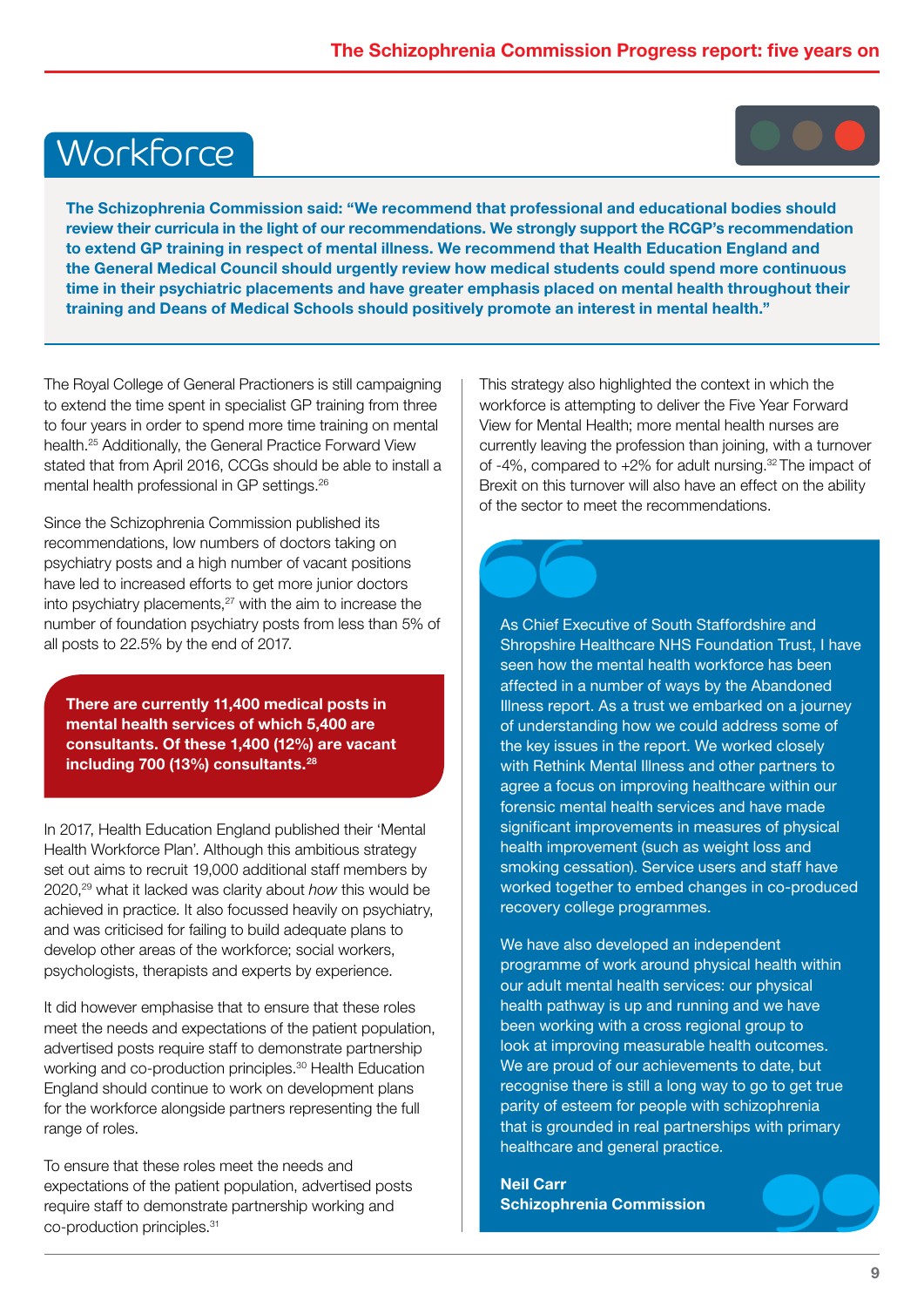#### Housing



The Schizophrenia Commission said: "We recommend that Health and Wellbeing Boards ensure the housing needs of people with severe mental illness are adequately addressed."

Historically, the links between housing and health have been largely ignored by government, even as housing overall has seen increasing political attention in recent years, highlighted recently by the rebrand of the Department for Communities and Local Government to include a focus on housing. The lack of awareness of the importance of housing for health is demonstrated by numerous issues with the supply and commissioning of affordable supported and step-down housing for mental health.

The National Housing Federation estimates that there will be a shortfall of 35,000 supported housing places by 2020/21.34

There are many examples of good practice across the country where CCGs, Local Authorities and Mental Health Trusts are working together to jointly plan and commission housing and supported accommodation for people with mental health problems. For example, specialist step down housing such as Tile House in London has been used to move people who are homeless on from hospital and ensure their housing needs are supported.

Recent work by the Department of Health has identified that a lack of suitable housing can be one of the major issues in leading to Delayed Transfers of Care for people being discharged from mental health inpatient units. Sheffield and Bradford have reduced bed occupancy and out of area placements by commissioning supported housing and specialist housing discharge arrangements.

Jonathan Phillips, Schizophrenia Commission, as advised by Mark Trewin, Service Manager Mental Health, Bradford Council

In October 2017 the Government published proposals<sup>33</sup> to devolve funding of short-term supported housing (stays of less than two years) to local authorities. This will remove this type of supported housing from the welfare system entirely. Local authorities will assess supported housing needs as well as current provision and form supported housing strategic plans.

When local authorities develop these plans, they will be asked to do so with a range of partners, including Health and Wellbeing Boards. However, the consultation contains no detail on how Health and Wellbeing Boards should be consulted or the extent to which they can influence local authorities.

Under this proposed system, short-term mental health supported housing will be commissioned from a finite pot of money and people with mental health problems will be competing with those with other problems (e.g. homelessness or addiction) to access supported housing. This will make accessing mental health supported housing more challenging and less secure.

After sustained campaigning Rethink Mental Illness were successful in ensuring that the previously proposed Local Housing Allowance (LHA) cap to Housing Benefit will not apply to tenants in mental health supported housing. We will continue to work with the mental health sector and the Government to ensure that the revised policy does not apply to mental health supported housing as proposed.

Our hope is that Housing Benefit will continue to cover rents for the vast majority of mental health supported housing tenants, with a new model introduced outside of the benefits system for very short-term and emergency accommodation. The timeframe for this model should be defined in weeks, not years.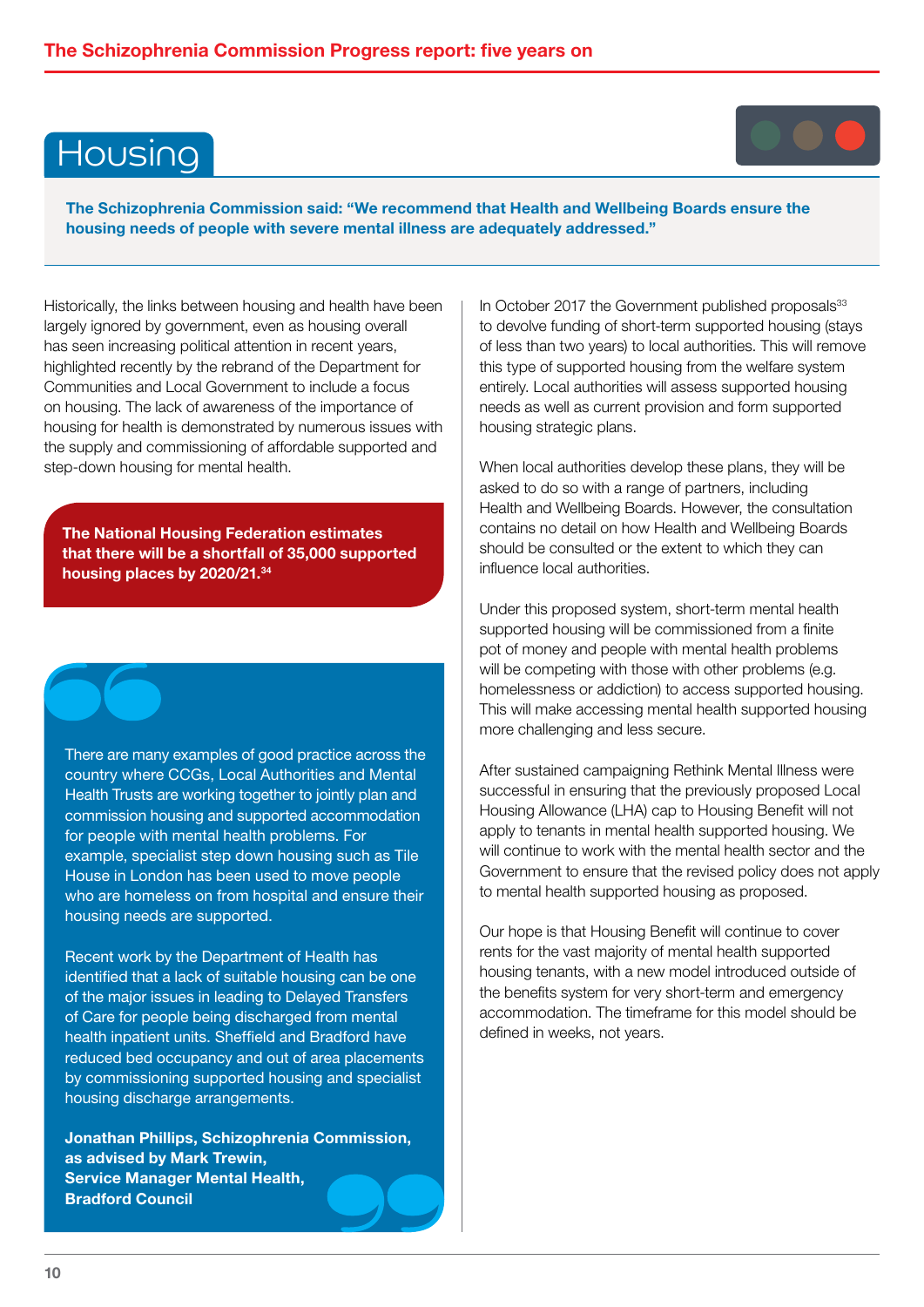#### Black & Minority Ethnic communities



The Schizophrenia Commission was particularly concerned with the lack of mental health promotion within Black and Minority Ethnic communities, the barriers which prevented access by these groups to mental health services, and the poor outcomes experienced when using these services.

Detentions amongst BME people are also rising disproportionally compared to the general population.<sup>35</sup> The review of the Mental Health Act, announced in Autumn 2017, has a specific focus on the over representation of black men as being detained under the Act, and aims to understand and make recommendations to address the structural reasons which lead to this.<sup>36</sup>

Black and Black British groups are four times more likely to be detained in secure mental health care than White British groups, and six times more likely in London.<sup>37</sup>

A survey commissioned by Time to Change of people from minority ethnic groups with mental health problems found that 28% of Black Caribbean and 31% of African respondents reported that they had directly experienced racism within services during the preceding 12 months.<sup>38</sup> This stigma and discrimination means that people are less likely to access mental health services, and are therefore likely to make their first point of contact during crisis; often in relation to the police.



#### Spotlight on 300 Voices

Time to Change launched the '300 voices' project to improve the outcomes of young African and Caribbean men in inpatient mental health services.

This pilot project was undertaken in the West Midlands, and developed a peer-led approach, involving people with lived experience from the BME community, mental health professionals and the police.

Findings from this pilot show this collaborative approach can lead to:

- Professionals who took part felt the project improved their knowledge, and helped them to feel more confident in working with young African and Caribbean men with experience of mental health problems.
- Young African and Caribbean men who attended the workshops reported feeling more confident to speak about their own mental health.<sup>39</sup>

Five years on from the Schizophrenia Commission, we are still witnessing the shocking treatment of people from Black & Minority Ethnic communities who have been diagnosed with a mental illness.

Unfortunately, Black voices are rarely heard at decision-making tables, and more needs to be done to ensure this group is heard, particularly with regards to the review of the Mental Health Act, and beyond. The high rate of detentions amongst this population is of grave concern and warrants robust action to ensure earlier intervention rather than access to services mainly at the point of crisis.

Black Thrive works to reverse this imbalance whereby the voices from African and African Caribbean communities are central in coproducing, shaping and influencing the design and commissioning of local mental health services.

Jacqui Dyer, Black Thrive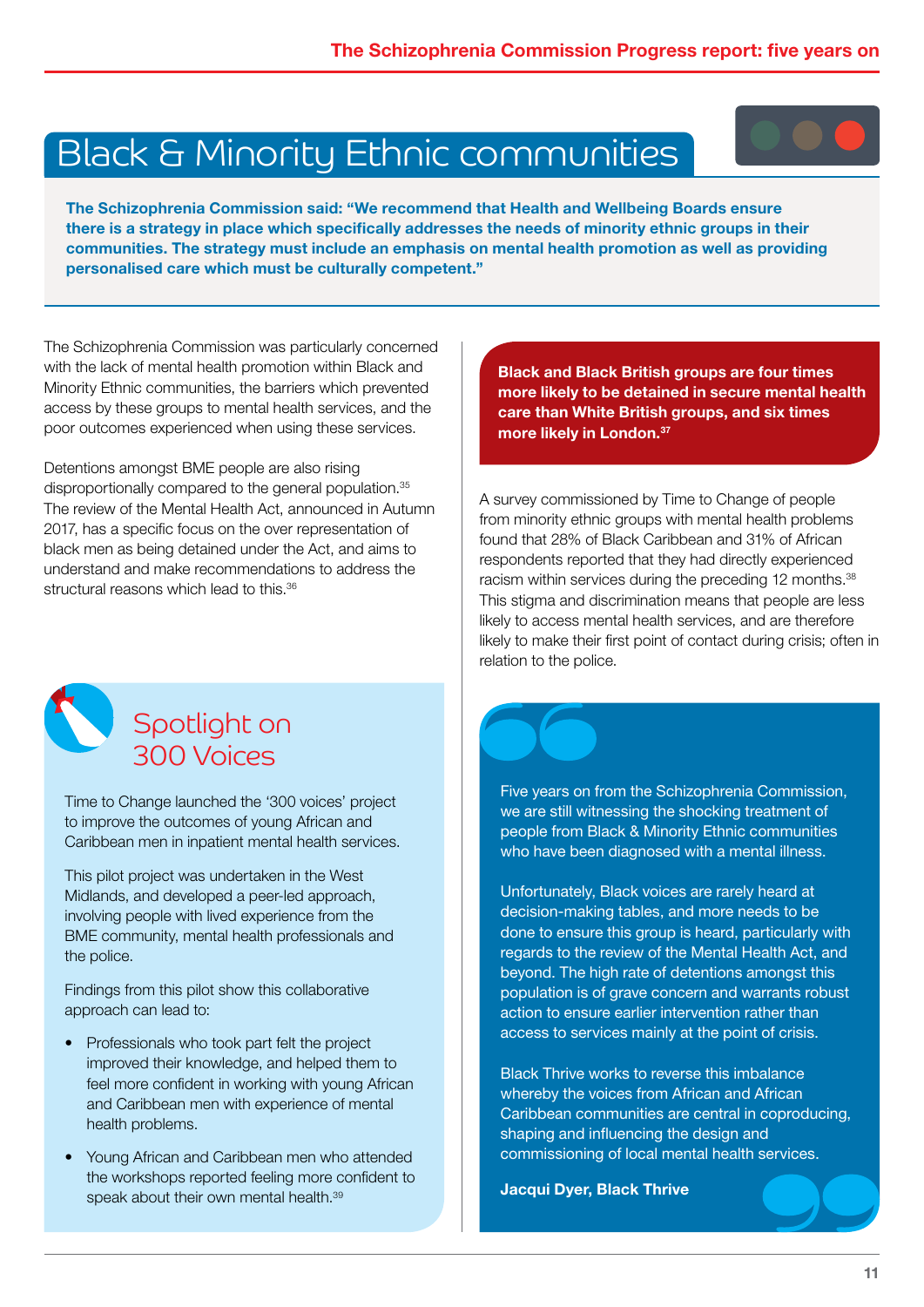#### Early intervention



The Schizophrenia Commission said: "We recommend that all Clinical Commissioning Groups commission Early Intervention in Psychosis services with sufficient resources to provide fidelity to the service model. It is crucial that the NHS Commissioning Board holds local commissioners to account for this and we recommend that early intervention services are included in the NHS Commissioning Outcomes Framework."

Early Intervention in Psychosis has transformed the lives of thousands of young people in England. These services are aimed at people who are experiencing their first symptoms of psychosis, who will be supported by a multidisciplinary team of health and social care professionals. Evidence shows that this is the best model for helping young people recover from a first episode of psychosis. These services dramatically reduce the risk of a young person taking their own life, and save the NHS tens of millions of pounds each year.

In 2014 Rethink Mental Illness published the Lost Generation report, which looked at the troubling impact on young people of cuts to early intervention services. This report raised the profile of these services and, as a result, they are one of the subjects of the first ever mental health waiting time and access standards in the NHS.

## **C** Luke's story

I had been to university but I dropped out. It was at that point that I had a major breakdown when I went missing for over 24 hours. That was what alerted my family to the fact that something wasn't right.

From there mum and dad suggested that I talk to the mental health team, and it was through them that I was put in touch with the Early Intervention Team.

Through the Early Intervention in Psychosis Team I was put with my first case worker, and yeah that really helped me understand what I was feeling, the build up to it. Understanding what I had been through and just being able to talk about it.

In itself that was a very different thing, something I hadn't done before. So it was quite reaffirming to be able to talk about it in a safe way and with people who understood.

The introduction of these standards was a landmark, and goes a long way towards meeting the recommendation within the *Abandoned Illness*.

Other approaches to early intervention are also developing, and currently a pilot project for 'Open Dialogue' is being trialled in several locations in the UK. This approach originated in Finland, and focusses on providing immediate help for people in a crisis, building on the support of an individual's established social network (family, friends, coworkers etc.), embedding a multi-disciplinary team within this network, developing a common language to discuss symptoms, and a shift away from medication.<sup>40</sup>

Early Intervention in Psychosis (EIP) services are one of the big successes of recent years. These services have demonstrated that when sufficiently resourced, they can have an overwhelmingly positive impact on service user outcomes and can deliver savings to the wider health system.

The recent EIP access standard was established to ensure EIP services continue to deliver high quality services. Since the introduction of the standard, not only can those presenting to EIP services with a first episode of psychosis expect to be seen within two weeks, but all service users and their families should have access to the full range of NICE recommended interventions.

Work now needs to be undertaken to ensure that all those with psychosis beyond those with a first episode, have timely access to high quality evidence based care including psychological therapies.

Alison Brabban, Schizophrenia Commission

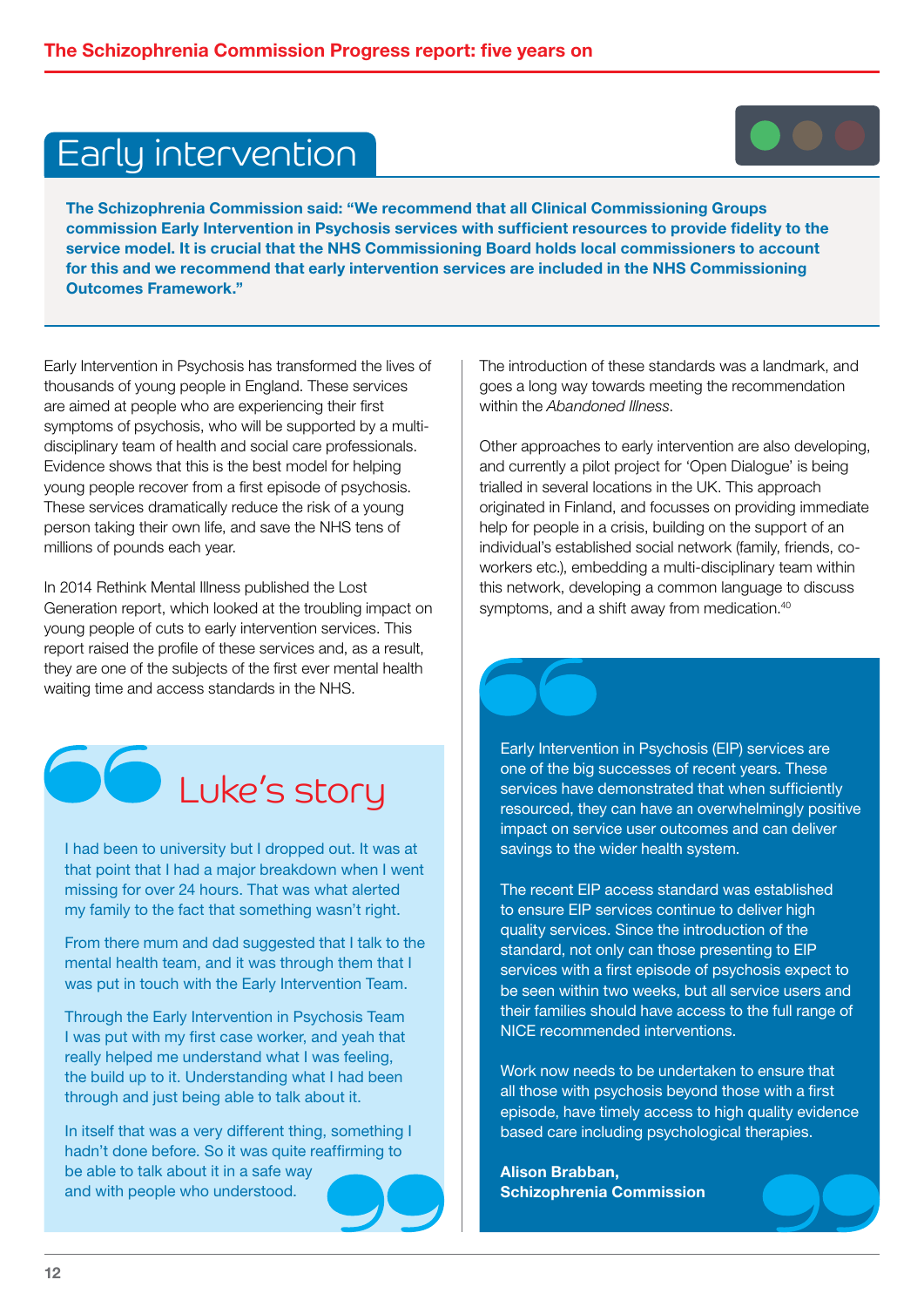I didn't get the right treatment and felt like I was in 'pass the parcel'. For years I'd just be bounced around with endless horrible assessments and no help. In the end, I waited for seven years before I finally got access to the Early Intervention in Psychosis team.

With their support, I have gone from being sectioned to finishing my masters in Public Health. I now have a job as a researcher.

Kerry, campaigner for Rethink Mental Illness

The Five Year Forward View for Mental Health included a specific recommendation on early intervention, targeting 50% of people experiencing a first episode of psychosis to access an evidence-based care package within two weeks of referral, rising to a 60% target by 2020/21.

In the vast majority of areas this target is being met, with 77% of people now starting treatment within two weeks.

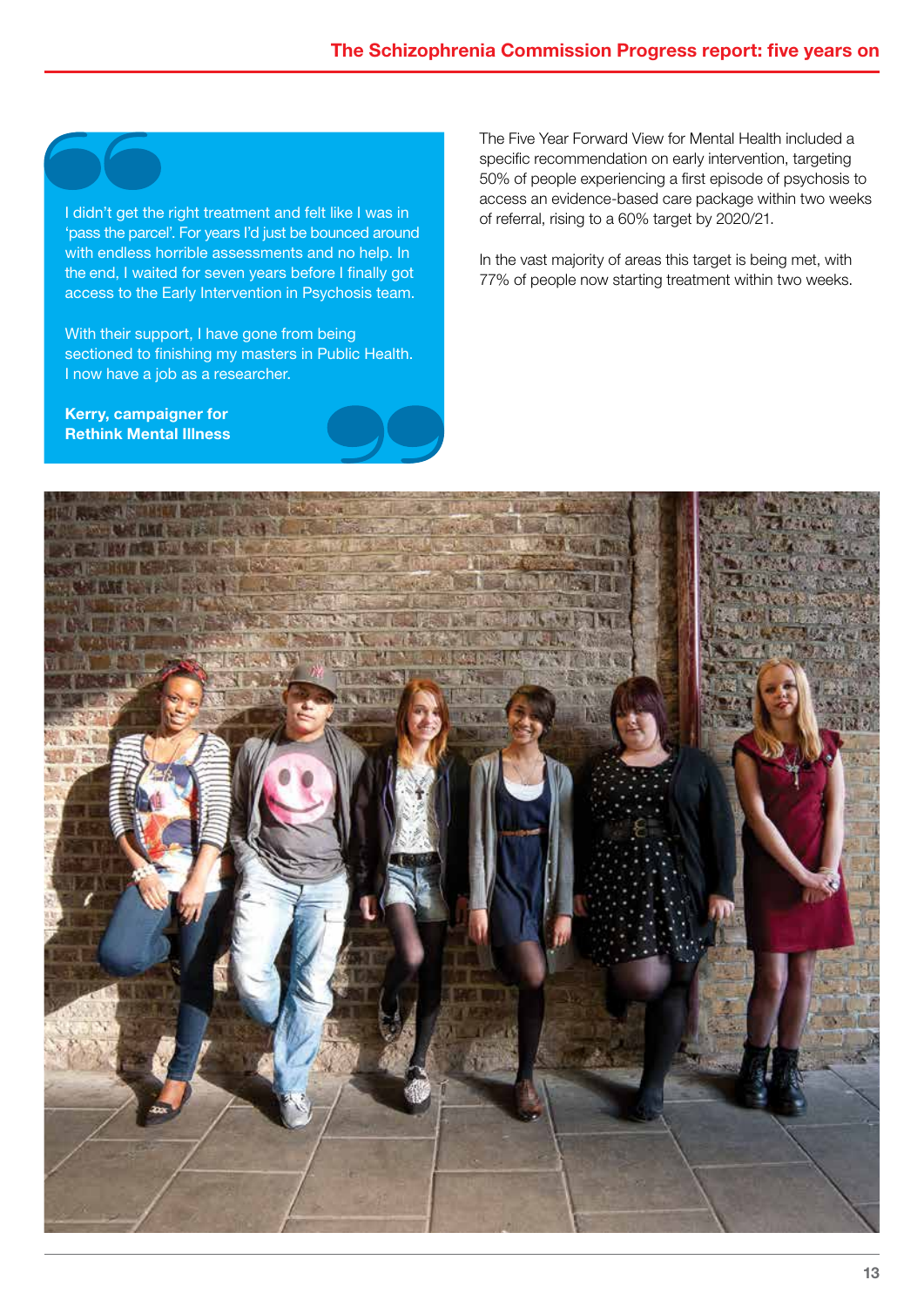#### Carers



The Schizophrenia Commission said: "We recommend that Clinical Commissioning Groups and local authorities commission an appropriate range of services to support the needs of carers of people with schizophrenia and psychosis, including information and advice along with arrangements for respite care."

In the last five years there have been significant developments in support for carers of people with mental health problems, including schizophrenia. The Triangle of Care approach which emphasises the interconnected relationship between services, service users and carers has grown significantly since its launch in 2010 and has been put into practice by numerous trusts.

The Care Act in 2014 also recognised carers in law for the first time, requiring local authorities to assess a carer's needs and support as a legal right. However, these policy changes will only go so far in terms of facilitating real change for carers, and the experiences of people across the country do not seem to have seen this impact.

The Schizophrenia Commission report recommended that specialist services for carers for people with psychosis should be commissioned and that respite care should be offered. In reality, specialist services for carers which can give advice on psychosis, have been cut.

There is the "Triangle of Care" concept (carers prevent hospital admissions) but cuts mean that there is less support for the service user and that carers fear that time spent talking to them will cut into contact time for their loved ones, as dedicated support and advice for carers is not there.

Respite is not something which is available; there have been small grants to foster well-being but these have got smaller and more difficult to access and rely on the carer being able to make time available themselves away from the caring role. This is a recipe for a perfect storm when carers are no longer able to cope...

Frances, Carer

In 2016 the Government started work on a new carers strategy compiling experiences from carers and professionals, but as of December 2017 this had not been published.

The NICE guidelines for carers of people with schizophrenia were updated in 2014 with more emphasis on assessing the carer's needs separately and advising carers of their statutory right under the Care Act 2014.

Although there has been considerable progress in carer support since the commission, it is clear there is still work needed to ensure appropriate support for carers of people with schizophrenia.

I realised that if I was going to be a long term carer, I had to look after myself at the same time. Care is hidden – it goes on behind closed doors. Those who care for family or friends often don't see themselves as carers, so it's very important for them to have support.

Eleanor, Carer

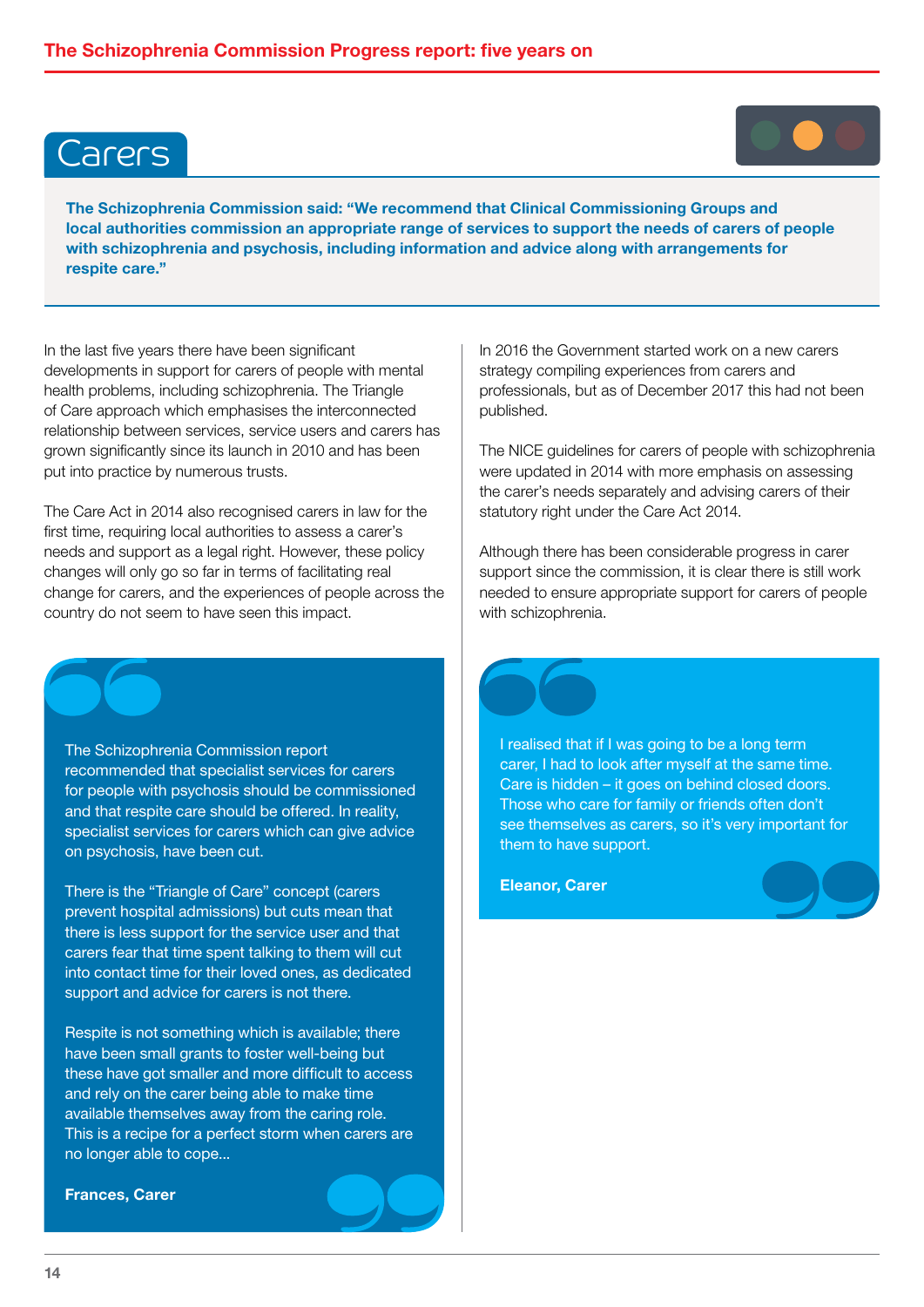I was a carer and was so appalled by the treatment offered to the person I loved that I proposed to Rethink Mental Illness that they set up a Commission on Schizophrenia. It was wonderful that they agreed, set it up and provided the research and secretariat needed to produce a first rate report.

I have been disappointed that support to carers has been inconsistently offered over the last five years, despite the Schizophrenia Commission recommendation. I am now chairing Twining Enterprise which (in line with the Commission's report) supports people with mental health problems into work in London.

#### Liz Meek, Schizophrenia Commission



# **A** carer's story

After several years of being unable to help my former partner (as we did not know where he was living), earlier this year my daughter used a tracing agency, who found out where he lived and we managed to get him to open the door to us – he had been living, apparently unsupported, in filth and squalor in a Housing Association flat with no oven and no floor coverings.

He had been in a deep depression for more than five years, not washing or changing his clothes, and would not open his door to callers, only going out by taxi every few days to get cigarettes and food – the photos my daughter took of his flat are truly shocking.

We managed to get him to re-engage with the Mental Health Services and helped him to secure supported housing – for the first time since he became ill eight years ago, he now appears to be stable: if he were to lose the supported housing now, it could have catastrophic consequences for him."



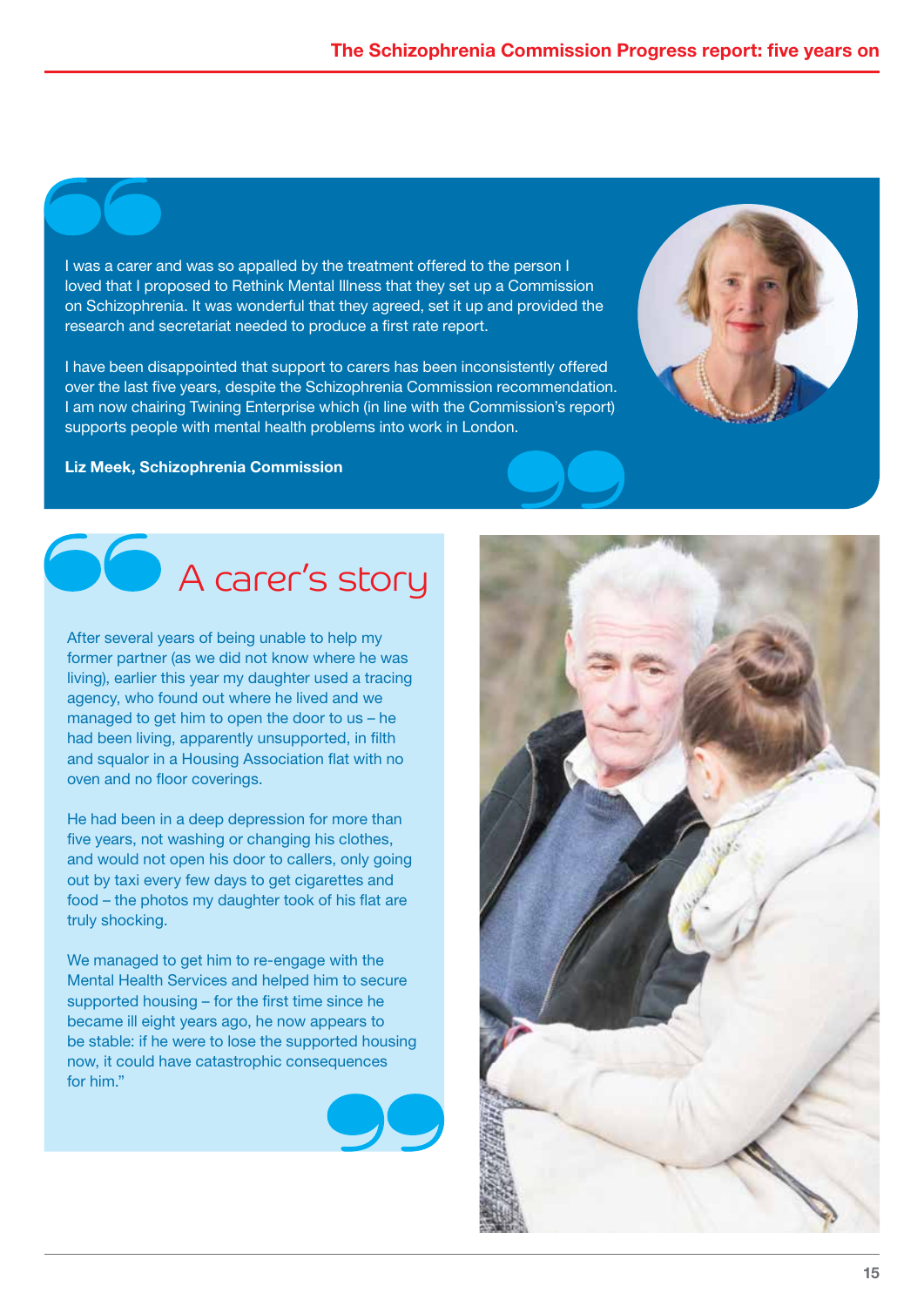#### Physical health



The Schizophrenia Commission said: "We recommend that each mental health provider promotes the use of clinical tools to support the physical health needs of people with schizophrenia or psychosis on antipsychotic medication, and ensure that these are visible in every mental health ward in the country. These include the Lester UK Adaptation – Positive Cardiometabolic Health Resource. We recommend that each mental health provider works with the local Director of Public Health to ensure that there is targeted smoking cessation provision for smokers with schizophrenia and psychosis, with guidance from Public Health England."

The Schizophrenia Commission highlighted the continued overlap between enduring mental and physical illness, and the need for more work in this area to increase the life expectancy of people with schizophrenia.

In 2014/15 just 34.8%<sup>41</sup> of people with severe mental illness on a GP register received the full range of physical health checks.

Rethink Mental Illness successfully campaigned for the first ever national programme for improving the physical health of people living with mental illness, known as a CQUIN.



#### Spotlight on The Innovation Network's smoking cessation pilot

People with mental illness still die 15 to 20 years earlier than the general population. One of the contributing factors to this disparity is related to the high rate of smoking among people with a mental illness. Through the Innovation Network, we piloted an approach aimed to integrate smoking cessation support within existing mental health care settings. Across the pilot sites we saw positive results.

There is ample evidence that people with mental illness want to give up smoking, and can do so with the right help. Overall, the range of smoking cessation initiatives taken by the providers involved in the Innovation Network pilots have led to:

- a reduction overall in those who identify as a 'smoker'. Some organisations had rates as high as 78% before the pilots, down to 23% afterwards, 43
- staff feeling more confident about sharing smoking cessation information (twice as many smokers have been given smoking cessation information).

This now means mental health services will only receive full funding if they measure blood pressure, weight, smoking, glucose and cholesterol levels during consultations and can demonstrate follow-up of this data. To support this, a series of tools for health professionals was developed which have now been endorsed by the Royal College of GPs, the Royal College of Nurses and the Royal College of Psychiatrists. This included support materials for the Lester Tool (a simple flowchart for identifying and treating risks to physical health in patients with psychosis receiving antipsychotic medication).

On the side effects of medications, recently introduced drugs (aripiprazole and lurasidone)<sup>42</sup> have been shown to have a lower likelihood of weight gain in comparison to more established medication, hinting at a more positive future for the physical health of people diagnosed with schizophrenia. One major challenge is that data has not been published on this area since 2014/15, and this prevents any understanding of the impact of these changes on patients, and hinders attempts to support additional efforts where the need is greatest.



I think we have seen a shift in mental health professionals' attitudes towards physical health. They are taking more responsibility in managing both the physical and mental health of patients and feel more empowered to have difficult conversations about smoking, weight and exercise. However, too many people are still falling through the gaps, including not being offered regular screening for a wide range of preventable conditions. Cultural and behavioural change is difficult but we know it can be done. Until it happens across the board, we will keep seeing poor outcomes for patients.

Lade Smith, Schizophrenia Commission

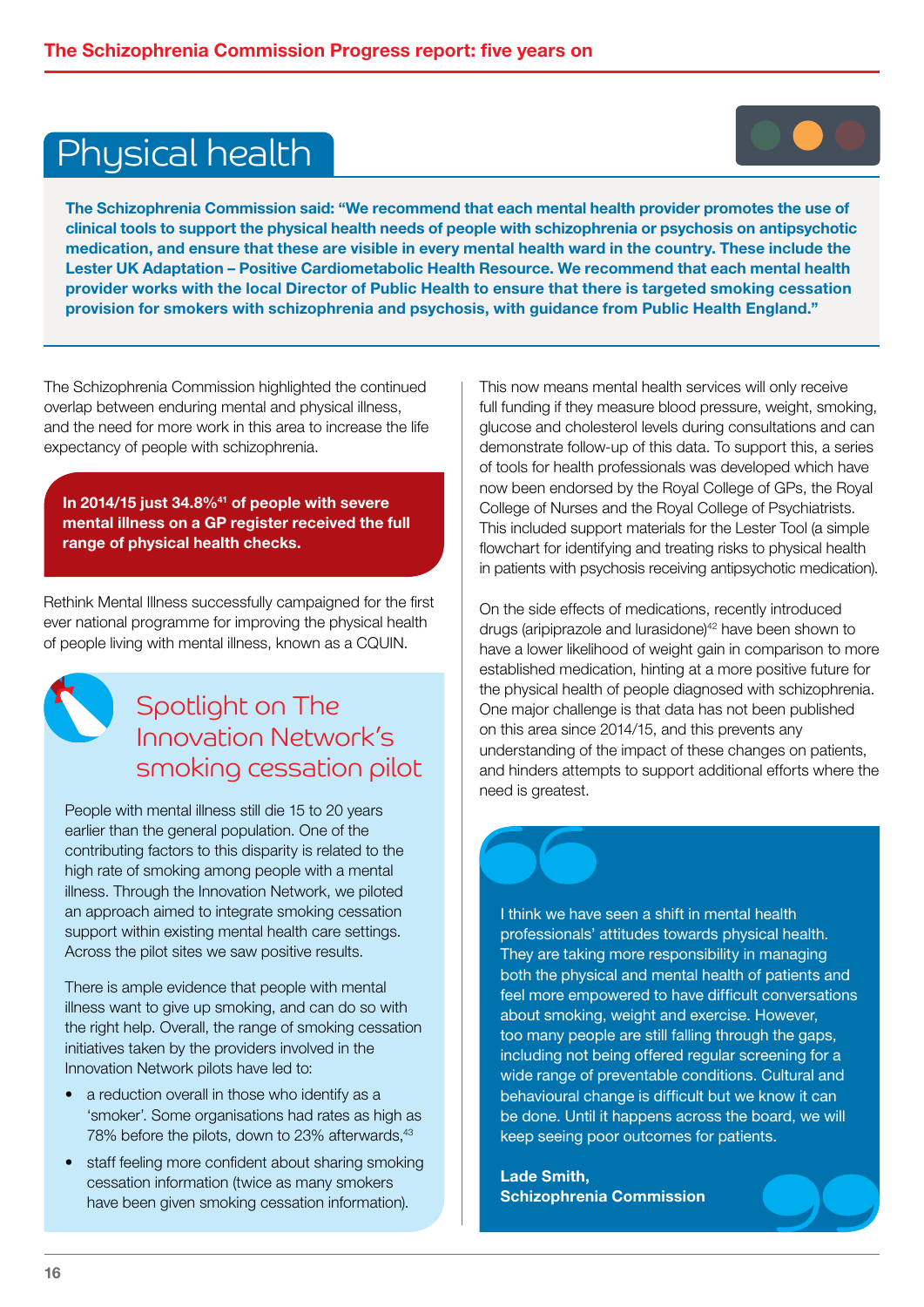#### Employment



The Schizophrenia Commission said: "We recommend that all NHS Mental Health Trusts and other providers adopt the Individual Placement and Support (IPS) model and ensure that employment support is effectively integrated with clinical services. We believe such support may be best provided by voluntary sector organisations being co-located with clinical teams. Outcomes will also be improved where Mental Health Trusts work closely with Work Programme providers."

Following the Schizophrenia Commission, the Five Year Forward View for Mental Health also recognised the benefits of the Individual Placement and Support model; (a personcentred approach which supports those severely affected by mental illness into employment) and recommended a doubling in access to it, enabling people with severe mental illness to find and retain employment.<sup>44</sup>

An evaluation of the IPS model by the Centre for Mental Health which took place between 2015 and 2017 highlighted examples of good practice, such as embedding employment specialists in Early Intervention in Psychosis services, or employment services working alongside the Department for Work and Pensions, or the Third Sector.<sup>45</sup> This provides a useful analysis of the critical factors required for success within IPS services and can therefore support future expansion.

The wellbeing of people with mental illness in the workplace has also shifted further up the political agenda. In 2017, the Prime Minister announced an Independent Review, led by Paul Farmer and Lord Dennis Stevenson into Mental Health and Employment.

This review revealed that the UK is facing a huge mental health challenge at work; highlighting the human cost of poor mental health in the workplace, and the related impact on society, the economy and Government. Employers are losing billions of pounds because employees are less productive, less effective, or off sick.<sup>47</sup>

Rethink Mental Illness commissioned One Poll to seek views from 500 staff with hiring responsibilities.46 The poll showed that:

- over half (54%) of bosses wouldn't know how to support someone with a severe mental health condition, like schizophrenia, at work.
- 68% of people who can hire staff would worry someone with severe mental illness wouldn't fit in with the team

Five years on, I've maintained my Thames Reach Homelessness Charity employment, which my Care Co-ordinator first supported me to apply for, throughout application and interview processes, with openly declared schizoaffective diagnosis; and thirteen years of sickness benefit. During my employment, SLAM-South London and Maudsley Psychiatric Hospital NHS Trust Community Mental Health team, has helped me maintain my employment, during ongoing mental health relapses, including imprisonment.



I'm now managed by a SLAM Community Psychiatric Nurse, who works within the collaborating partnership of 3rd Sector GP Plus, Lambeth Hub mental health professionals and is supporting me to stand at the 2018 Lambeth Local Election. Lambeth Hub utilises Lambeth Mosaic Clubhouse mental health employee peers to administer their administration. My work at Thames Reach's 'Waterloo Project' hostel, entails working collaboratively with SLAM Psychologists and Psychiatrists, in a Psychologically Informed Environment (PIE) approach, which now also incorporates constructive supervised employment of Peer Mentors.

Yvonne Stewart-Williams, Schizophrenia Commission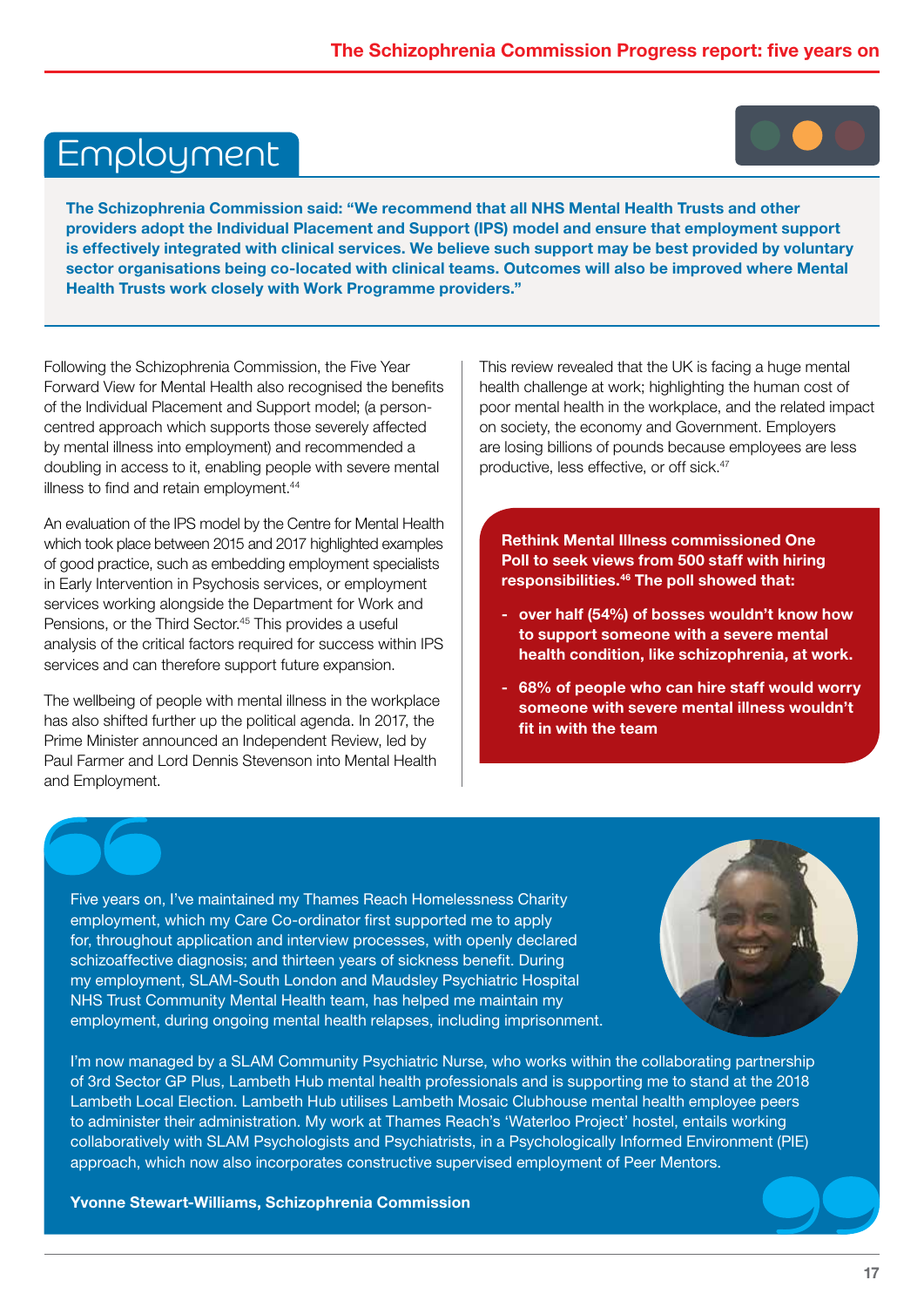### Progress so far

Progress against the 11 key Schizophrenia Commission recommendations reviewed by this report has been patchy. Some areas have seen real improvements, but in others encouraging policy developments have not gone far enough or have yet to lead to substantially improved outcomes. Unfortunately for some areas there has been little or no progress at all.

More people are accessing high-quality early intervention in psychosis services than ever before. Secure services are benefitting from a focussed NHS England programme, a recent audit review and updated service specifications. Additionally work to tackle stigma, including Time to Change, is having a positive impact on attitudes, with more people feeling comfortable to talk about their own mental health and to support others.

In a greater number of recommendations, there has been slow progress. People with mental illness are still dying 20 years earlier and despite interventions such as the CQUIN programme to improve monitoring, a lack of regular published data is undermining progress. Clinicians have begun to recognise the benefits of involving people in their own care, but this varies greatly across settings and is not consistently offered to people at all stages of their recovery. Although national policies to involve and support carers have been developed, family members and friends too often

experience being excluded from important conversations. Successful programmes which support people severely affected by mental illness into employment have been recognised and expanded, but this group is still much less likely to be employed than the wider population.

Unacceptably, there remain several areas where the injustices highlighted by the Commission remain largely unaddressed. Despite a welcome recognition by ministers of the particular challenges faced by black and ethnic minority people with mental illness, that comes in the context of a dramatic rise in detentions that has disproportionally affected black people. The workforce continues to struggle with a high turnover, and the plans for development do not go far enough to ensure a strong, sustainable foundation upon which to deliver high-quality, evidence-based care. People with severe mental illness continue to face obstacles to get the support they need from the welfare system, with many reporting that the application and assessment process has a negative impact on their mental health. Likewise, current funding proposals put mental health supported housing at risk and, if carried out, could have a knock on impact on health services as well as the individuals affected. These examples show again what the Commission recognised: that the responsibility for making sure that people with psychosis get the help they need does not sit only with the Department of Health or the NHS.

### Looking forward

When the *Abandoned Illness* report was published, the NHS was in a state of flux. The Health and Social Care Act, impact of the recession and austerity, and lack of parliamentary focus on mental health in the years immediately following the report meant progress was slower than it should have been.

But momentum is building and the next five years offer new possibilities. The Five Year Forward View for Mental Health gives much needed impetus and funds for innovation, research and patient involvement to improve care, opening up opportunities for patients, carers and staff to do more to shape better services. As we approach the mid-point of the Forward View, it is vital that we plan beyond 2020/21 and consider the funding needed in the long term.

The Independent Review of the Mental Health Act is a rare opportunity for change that must be seized. Mental health legislation and the complex web of guidance, practice and

culture that surrounds it should safeguard the rights of people with psychosis and others with severe mental illness when they are at their most vulnerable. The challenge will be not only to get the review right by listening closely to those with lived experience but also to create the public and political engagement that will ultimately be needed to drive through reform.

As Rethink Mental Illness, we are proud of the role we have played in the Schizophrenia Commission and our contributions towards the progress made against the recommendations. Yet the real successes there have been should not obscure the fact that progress has been too slow in many areas. It is encouraging that the pace of change has increased but there is much work left to do so that policy changes impact those they are intended to help and that the needs of people with psychosis are understood across all government departments.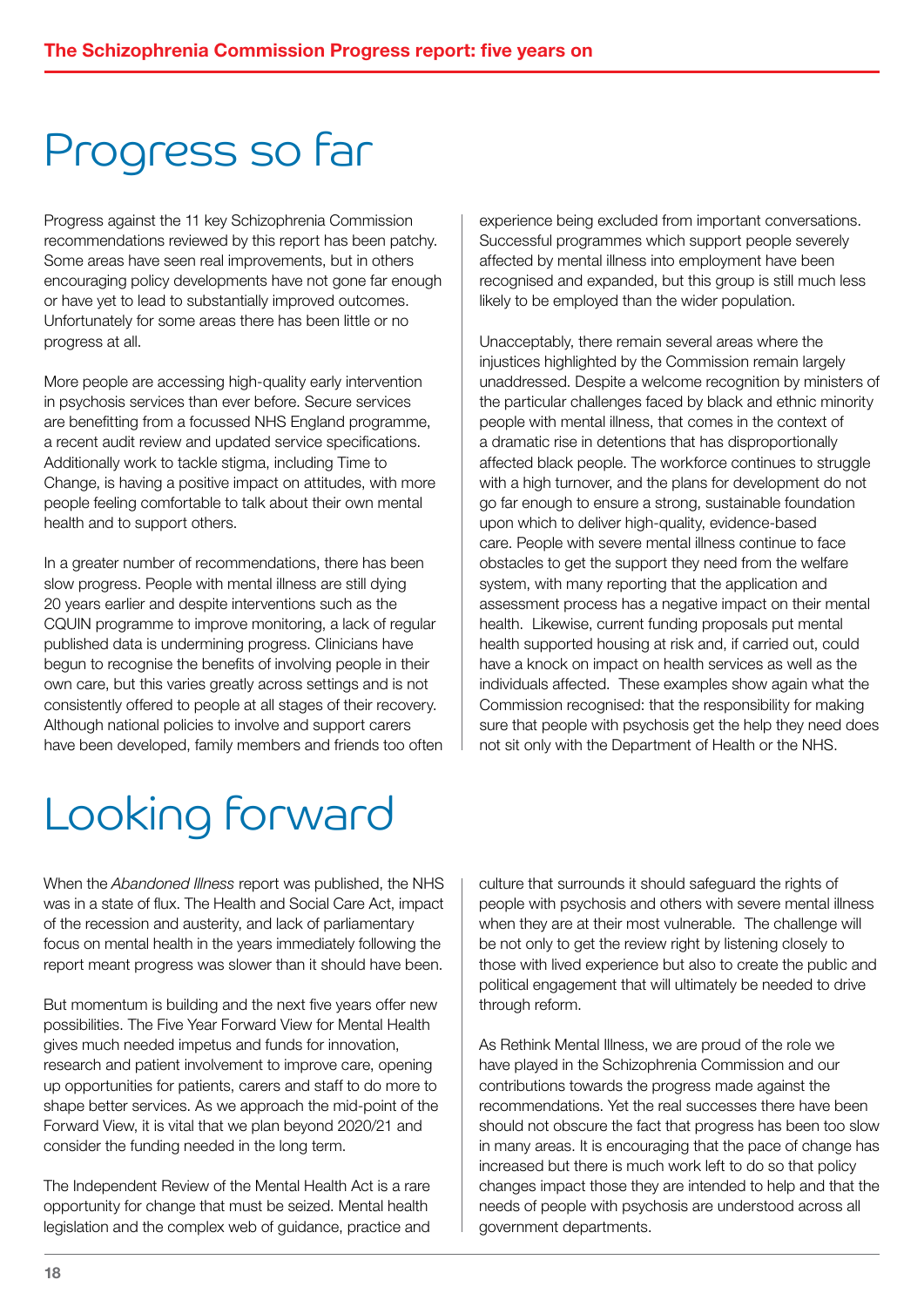### References

- 1. http://fingertips.phe.org.uk/search/physical%20health%20check
- 2. https://www.gov.uk/government/uploads/system/uploads/ attachment\_data/file/658145/thriving-at-work-stevenson-farmerreview.pdf
- 3. http://www.bbc.co.uk/news/health-40495539
- 4. http://digital.nhs.uk/media/34279/Mental-Health-Bulletin-2016-17- Reference-Tables/default/MHB - 1617- Reference Tables
- 5. https://www.time-to-change.org.uk/about-us/our-impact
- 6. https://www.england.nhs.uk/statistics/wp-content/uploads/ sites/2/2017/12/EIP-Waiting-Times-Statistical-Press-Notice-October-2017.pdf
- 7. https://www.rethink.org/media/514093/TSC\_main\_report\_14\_nov.pdf
- 8. http://onlinelibrary.wiley.com/doi/10.1111/acps.12610/full
- 9. https://www.time-to-change.org.uk/news/new-training-supportmental-health-professionals-tackle-stigma-and-discrimination-within
- 10. https://www.time-to-change.org.uk/sites/default/files/MHPReport.pdf
- 11. Five Year Forward View for Mental Healthhttps://www.england. nhs.uk/wp-content/uploads/2016/02/Mental-Health-Taskforce-FYFVfinal.pdf
- 12. NHS England Secure Care Programme https://www.england.nhs.uk/ mental-health/adults/secure-care/
- 13. NHS Benchmarking, 2017
- 14. New Care Models https://www.england.nhs.uk/mental-health/ taskforce/imp/mh-new-care-models/
- 15. Recovery and Outcomes http://www.recoveryandoutcomes.org/
- 16. https://www.rethink.org/media/514093/TSC\_main\_report\_14\_nov.pdf
- 17. UK Supreme Court (2015) New Judgment: Montgomery v Lanarkshire Health Board (Scotland)
- 18. CQC (2016) Better Care in My Hands
- 19. https://www.cqc.org.uk/sites/default/files/20160519\_Better\_care\_in\_ my\_hands\_FINAL.pdf
- 20. Employment and Support Allowance: Written statement HLWS176 (2016), Damien Green MP
- 21. It's Broken Her (2017) Rethink Mental Illness
- 22. Employment and Support Allowance: Work Capability Assessments, Mandatory Reconsiderations and Appeals (2017), Department for Work and Pensions
- 23. WCA Judicial Review (2014), Rethink Mental Illness
- 24. Improving lives: The Work, Health and Disability Green Paper (2016), Department for Work and Pensions
- 25. http://www.rcgp.org.uk/news/2016/october/mental-health-is-key-inthe-gp-training-curriculum-says-rcgp.aspx
- 26. https://www.england.nhs.uk/wp-content/uploads/2016/04/gpfv.pdf
- 27. http://bmjopen.bmj.com/content/7/9/e017584
- 28. https://www.hee.nhs.uk/sites/default/files/documents/ CCS0717505185-1\_FYFV%20Mental%20health%20workforce%20 plan%20for%20England\_v5%283%29.pdf
- 29. https://www.hee.nhs.uk/sites/default/files/documents/ CCS0717505185-1\_FYFV%20Mental%20health%20workforce%20 plan%20for%20England\_v5%283%29.pdf
- 30. https://www.hee.nhs.uk/sites/default/files/documents/ CCS0717505185-1\_FYFV%20Mental%20health%20workforce%20 plan%20for%20England\_v5%283%29.pdf
- 31. https://www.hee.nhs.uk/sites/default/files/documents/ CCS0717505185-1\_FYFV%20Mental%20health%20workforce%20 plan%20for%20England\_v5%283%29.pdf
- 32. https://www.hee.nhs.uk/sites/default/files/documents/ CCS0717505185-1\_FYFV%20Mental%20health%20workforce%20 plan%20for%20England\_v5%283%29.pdf
- 33. Funding Supported Housing: Policy Statement and Consultation (2017), Department for Communities and Local Government and Department for Work and Pensions
- 34. Future of supported housing (2017), Communities and Local Government and Work and Pensions Committees
- 35. https://www.ncbi.nlm.nih.gov/pmc/articles/PMC4846695/
- 36. https://www.gov.uk/government/publications/mental-health-actindependent-review/terms-of-reference-independent-review-of-themental-health-act-1983
- 37. https://www.england.nhs.uk/wp-content/uploads/2017/03/fyfv-mhone-year-on.pdf
- 38. Rehman, H. and Owen, D. (2013) Mental Health Survey of Ethnic Minorities, London: Ethnos/Time to Change
- 39. https://www.time-to-change.org.uk/sites/default/files/Time%20to%20 change%20-%20300%20Voices%20Toolkit%20comp.pdf
- 40. http://www.rcpsych.ac.uk/pdf/Catherine%20Kinane%20-%20 Open%20Dialogue.pdf
- 41. http://fingertips.phe.org.uk/search/physical%20health%20check
- 42. http://www.tandfonline.com/doi/full/10.1080/15622975.2017.1285050
- 43. https://www.rethink.org/media/2317675/innovation-sc-final.pdf
- 44. https://www.england.nhs.uk/wp-content/uploads/2016/02/Mental-Health-Taskforce-FYFV-final.pdf [Recommendation 5]
- 45. [https://www.centreformentalhealth.org.uk/Handlers/Download. ashx?IDMF=a4cc8a24-6051-445e-8639-69a89c1d6112
- 46. https://www.rethink.org/media-centre/2017/07/new-survey-showspeople-with-mental-illness-face-locked-door-from-employers
- 47. https://www.gov.uk/government/uploads/system/uploads/attachment\_ data/file/658145/thriving-at-work-stevenson-farmer-review.pdf